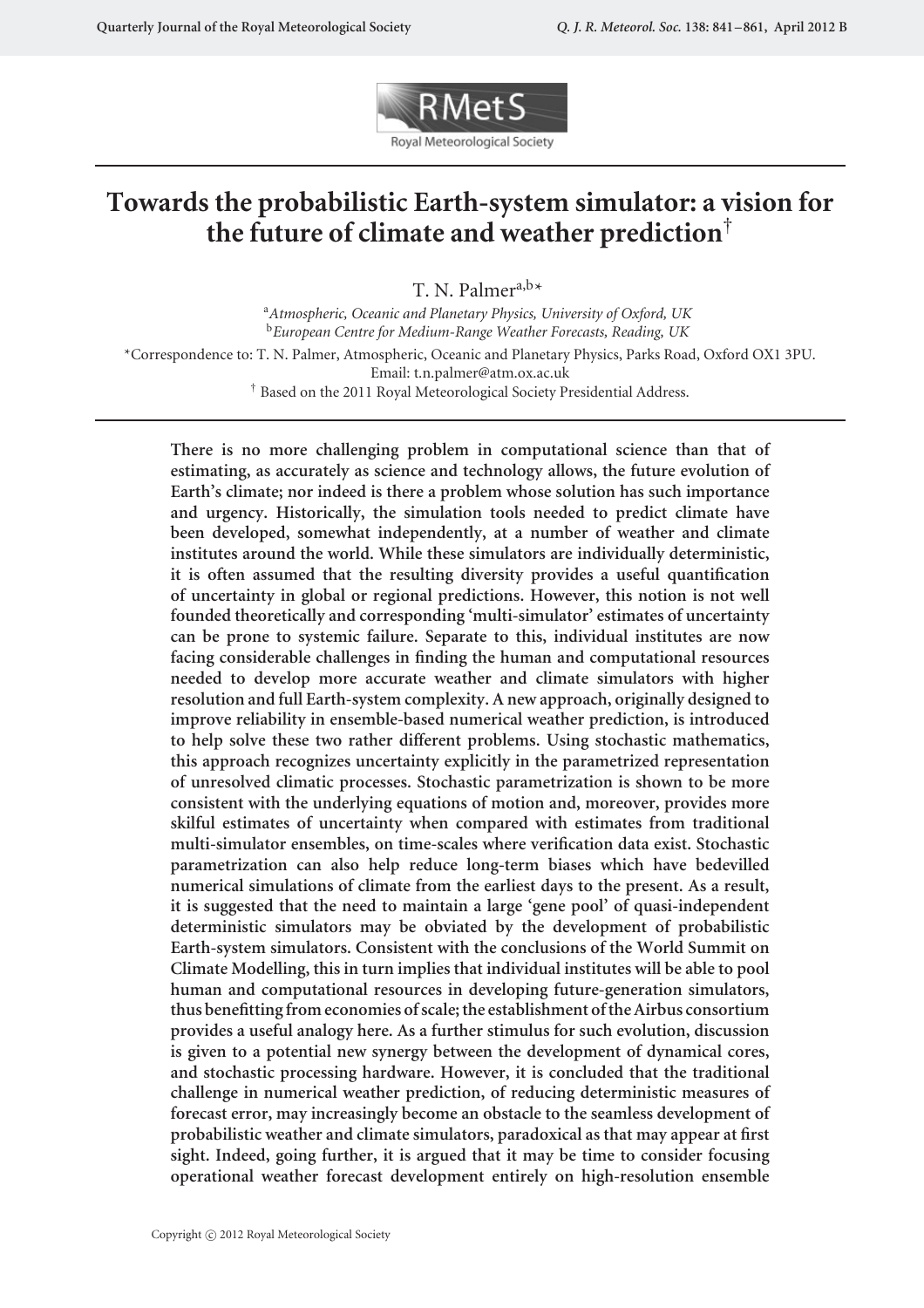**prediction systems. Finally, by considering the exceptionally challenging problem of quantifying cloud feedback in climate change, it is argued that the development of the probabilistic Earth-system simulator may actually provide a route to reducing uncertainty in climate prediction. Copyright c 2012 Royal Meteorological Society**

*Key Words:* Earth-system simulation; ensemble prediction; stochastic parametrization

*Received 30 September 2011; Revised 30 January 2012; Accepted 14 February 2012; Published online in Wiley Online Library 11 April 2012*

*Citation:* Palmer TN. 2012. Towards the probabilistic Earth-system simulator: a vision for the future of climate and weather prediction. *Q. J. R. Meteorol. Soc.* **138**: 841–861. DOI:10.1002/qj.1923

*You can thank your lucky stars that you are not economists. Those poor souls don't even know their equations!* (Sir John Mason, Director-General Meteorological Office, to his 1977 graduate intake)

*I believe that the ultimate climate models ... will be stochastic, i.e., random numbers will appear somewhere in the time derivatives.* (Lorenz, 1975)

## **1. Introduction**

The problem of understanding and predicting climate is fundamentally a scientific one, but with extraordinary relevance for society. However, our understanding and ability to predict climate are still rudimentary. For example, due to profound uncertainties, primarily with the hydrological cycle, we are still unable to rule out the possibility that anthropogenic climate change will be catastrophic for humanity over the coming century, or something to which we can adapt relatively easily. Hence, while climate policy on mitigation or adaptation is rightly based on risk assessment, the risks cover a very broad range of potential outcomes, presenting a barrier to clear-cut policy and decision making. How well do we understand these uncertainties? Are they irreducible? Could the climate science community do better in reducing uncertainty? Key conclusions of this paper are that, while there are indeed irreducible uncertainties in predicting climate, and our understanding of these uncertainties is poor, new techniques promise not only to improve our ability to quantify climate prediction uncertainties more reliably, but also may actually help reduce uncertainty.

To take this further, the analysis presented in this paper suggests that development of new scientific tools to quantify uncertainty in predictions of climate more reliably, have implications for the way in which weather and climate institutes are themselves organized, both internally, and with respect to one another. For example, it could be argued that the existence of a substantial 'gene pool' of quasi-independent climate simulators<sup>1</sup><sup>∗</sup> not only allows an

assessment of uncertainty in climate predictions (through the internal spread of the corresponding multi-simulator ensembles), but also engenders a spirit of competition between institutes, thereby fostering creativity. While these arguments have merits, there are counterarguments to be discussed in this paper: firstly, that multi-simulator ensembles may be prone to systemic failure due to shortcomings in the basic numerical ansatz used to formulate all contemporary simulators; and secondly that the limited human and computational resources available at the institutional level are major obstacles to the development of more accurate climate simulators.

The new scientific element introduced into this discussion hinges on a developing programme to reformulate stochastically our weather and climate prediction simulators. This 'stochastic' programme has emerged from the numerical weather prediction (NWP) community (e.g. Palmer, 1997, 2001; Buizza *et al.*, 1999), and its relevance to the climate problem can be seen as exemplifying the 'seamless prediction' philosophy (Palmer and Webster, 1993; WCRP, 2005; Slingo and Palmer, 2011) whereby the insights and constraints of NWP are brought to the climate table. The outline of the paper is as follows. In section 2, a number of reasons are given as to why incremental developments in the *status quo* for climate simulation science may not be able to provide the needed improvements in coming years. Section 3 discusses a programme to reformulate our comprehensive weather and climate simulators stochastically. Results are presented indicating how ensembles based on a single simulator with stochastic representations of simulator uncertainty can outperform the more conventional multi-simulator approach to uncertainty. Discussion of the need to integrate this stochastic approach into programmes of basic simulator development are discussed in section 4, using standard arguments familiar in other areas of physics. Section 5 discusses, briefly, a potential synergy between the development of probabilistic weather and climate simulators, and an emerging computer hardware design where exact bit reproducibility is sacrificed in order to improve energy efficiency. Section 6 presents an analysis of one obstacle to progress; indeed it is suggested that it may be time to stop production of a separate deterministic

<sup>∗</sup>1Throughout this paper, the word 'simulator' is used instead of the more conventional word 'model' (cf. Goldstein and Rougier, 2004). This may irritate some readers within the weather and climate community. However, for the public and many policy makers too, use of the word 'model' has a tendency to conjure up a picture of a child's toy. Some so-called climate 'sceptics' take advantage of this word association in portraying climate models merely as glorified computer games and not as the sophisticated mathematical representations of basic laws of physics that they are. When communicating with the public we have a tendency to use our own jargon, often subconsciously; hence we use the word 'model' in public because that is what we use amongst ourselves, unaware

of these pejorative word associations. Perhaps using the word 'simulator' will engender more respect for these numerical representations. Modern commercial pilots are trained almost exclusively on simulators; that apparently does not deter the public from flying. (If instead the pilots were trained merely on 'models' perhaps the public would be deterred!) As such, it may be time to start using the word 'simulator' in place of 'model' even within scientific discourse.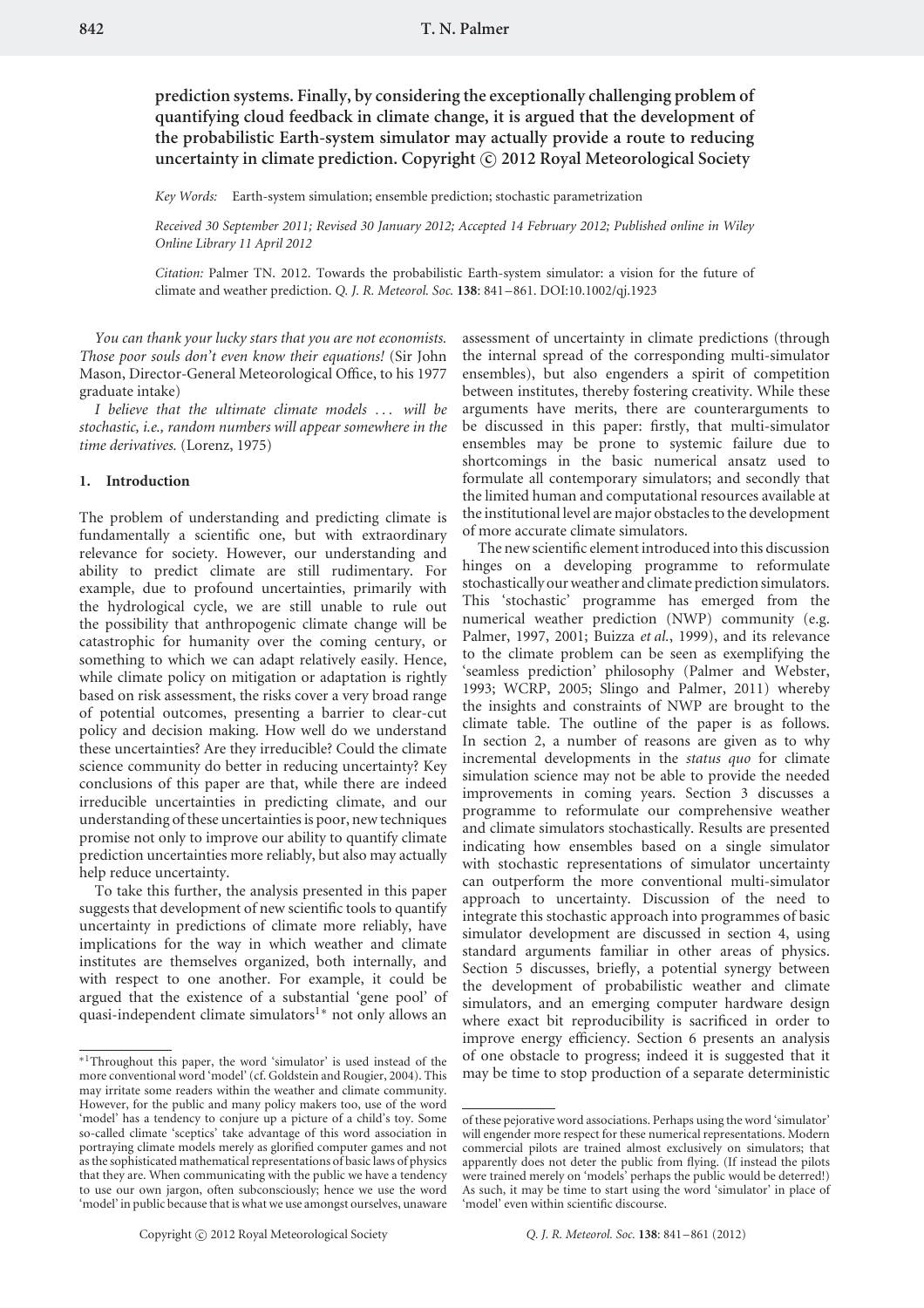weather forecast, and to focus entirely on the development of probabilistic prediction systems – this may also require some evolution of practices in weather forecast offices too. Section 7 presents a vision for the development of futuregeneration probabilistic weather and climate simulators, using the establishment of the successful Airbus consortium as an analogy. It is argued, focusing on the thorny issue of cloud feedback in climate change prediction, that the development of the probabilistic Earth-system simulator may actually help reduce uncertainty in the magnitude (and indeed sign) of this feedback. Conclusions are given in section 8.

A key aspect of this paper is that it provides new scientific arguments to support the conclusions of the World Summit on Climate Modelling (Shukla *et al.*, 2010) that the community worldwide should be evolving towards a small number of high-resolution Earth-system simulators, possibly based the major geopolitical groupings.

Regarding the quotes at the beginning of the paper, the author was very lucky to be one of Sir John Mason's new graduate intake in 1977, and has enjoyed the most marvellous career as a result, at the Met Office, at the European Centre for Medium-Range Weather Forecasts (ECMWF), and now at Oxford University. The author agrees with Sir John's quote at the beginning of the paper, but only up to a point! And the point, as with so many other points of foundational importance on prediction and predictability, was first made by Ed Lorenz, with whom the author has had the privilege to interact during Ed's many visits to ECMWF.

In the discussion below, the importance and urgency of developing reliable climate simulators – to inform global policy on climate mitigation, to help society adapt to climate change, and to assess the impacts of proposals to actively geoengineer climate – will be assumed.

#### **2. A critique of the traditional deterministic weather and climate simulator**

#### *2.1. The gene pool of ab initio climate simulators*

Arrhenius (1896) developed the first mathematical simulator to quantify the effects of anthropogenic climate change. Based on the notion of energy balance in one dimension, the simulator incorporated both the direct greenhouse effect from increased carbon dioxide and the amplifying effect of water vapour, the latter through an assumption that as the atmosphere warms its relative humidity will remain constant.

The key problem with this approach is that water, unlike carbon dioxide, is not well mixed in the atmosphere, and water's three dimensional distribution, in all its phases, is sensitive to dynamical effects. The development of *ab initio* climate simulators, where dynamical effects are represented using the Navier–Stokes equations and notions such as constant relative humidity are not assumed, began with the work of Phillips (1956), who was able to adapt the simulators emerging in the rapidly developing field of NWP. The first projections of anthropogenic climate change using such *ab initio* climate simulators were given by Manabe and Wetherald (1975).

Over the years, a diversity of *ab initio* climate simulators has been produced, as individual institutes around the world sought to replicate and extend the work of these pioneers. This diversity (sometimes referred to as a 'gene pool') can be seen as a virtue. By not putting 'all our eggs in one basket', the diversity of predictions provides an estimate of prediction uncertainty. For example, results in the IPCC Fourth Assessment Report (Solomon *et al.*, 2007) are based on a pool of coordinated projections made by some 24 climate simulators developed in different climate institutes (CMIP3; Meehl *et al.*, 2007). A similar set is currently being made for the IPCC Fifth Assessment Report.

In addition, the development of such a diversity of simulators engenders a degree of rivalry and competition between institutes that many considered necessary to foster creativity. For example, there is kudos for the institute whose climate simulator is perceived by the community as 'being the best', and having a 'world-leading' climate simulator can be considered a matter of national and institutional pride.

Maintaining such a diversity means there are relatively few opportunities to pool resources internationally and thus to benefit from 'economies of scale' when trying to improve these simulators. Hence the funding needed to improve an Earth-system simulator must largely be found at the national level. As such, even if the investment for the supercomputing needed to make global climate projections at high spatial resolution is small compared with the global costs of mitigation and adaptation, the investment may indeed be significant compared with other national funding priorities, especially in (these) times of economic difficulty.

Hence one is therefore forced to ask two questions. Notwithstanding the benefits discussed above, is this institutional-based framework unquestionably a good thing, and are the merits of the 'gene pool' incontrovertible? If not, is there an alternative?

#### *2.2. Determinism, parametrization and scaling symmetry*

All climate simulators used in CMIP3 (and indeed CMIP5) have inherited a basic feature from early NWP code: determinism<sup>2</sup>. At one level, this is hardly surprising–the underlying partial differential equations on which the simulators are based (e.g. the Navier–Stokes equations) are deterministic. However, the assumption of determinism in the computational code implies that representations of unresolved processes in such simulators are themselves deterministic. For example, in his recent essay on the need for improved parametrization in atmospheric simulators, Jakob (2010) notes that, since many important processes in the atmosphere remain unresolved, 'it is therefore necessary to represent those subgrid-scale processes as a function of the grid-scale variables.' In mathematics, a function associates one quantity – the argument – with another quantity – the value – in the sense that exactly one value is associated with each argument. This characterizes perfectly the conventional approach to parametrization: the gridscale variables determine precisely the grid-box tendency associated with the subgrid processes.

The basis for determinism appears superficially solid. Since, unlike those poor economists, we mostly know our equations at the level of partial differential equations (though see comments about Earth-system complexity near the end of section 4), we should therefore know them at the computational level too, at least at sufficiently high

 $^2{\rm In}$  proof, I was informed of one simulator where this is not true (Hansen *et al.*, 1983).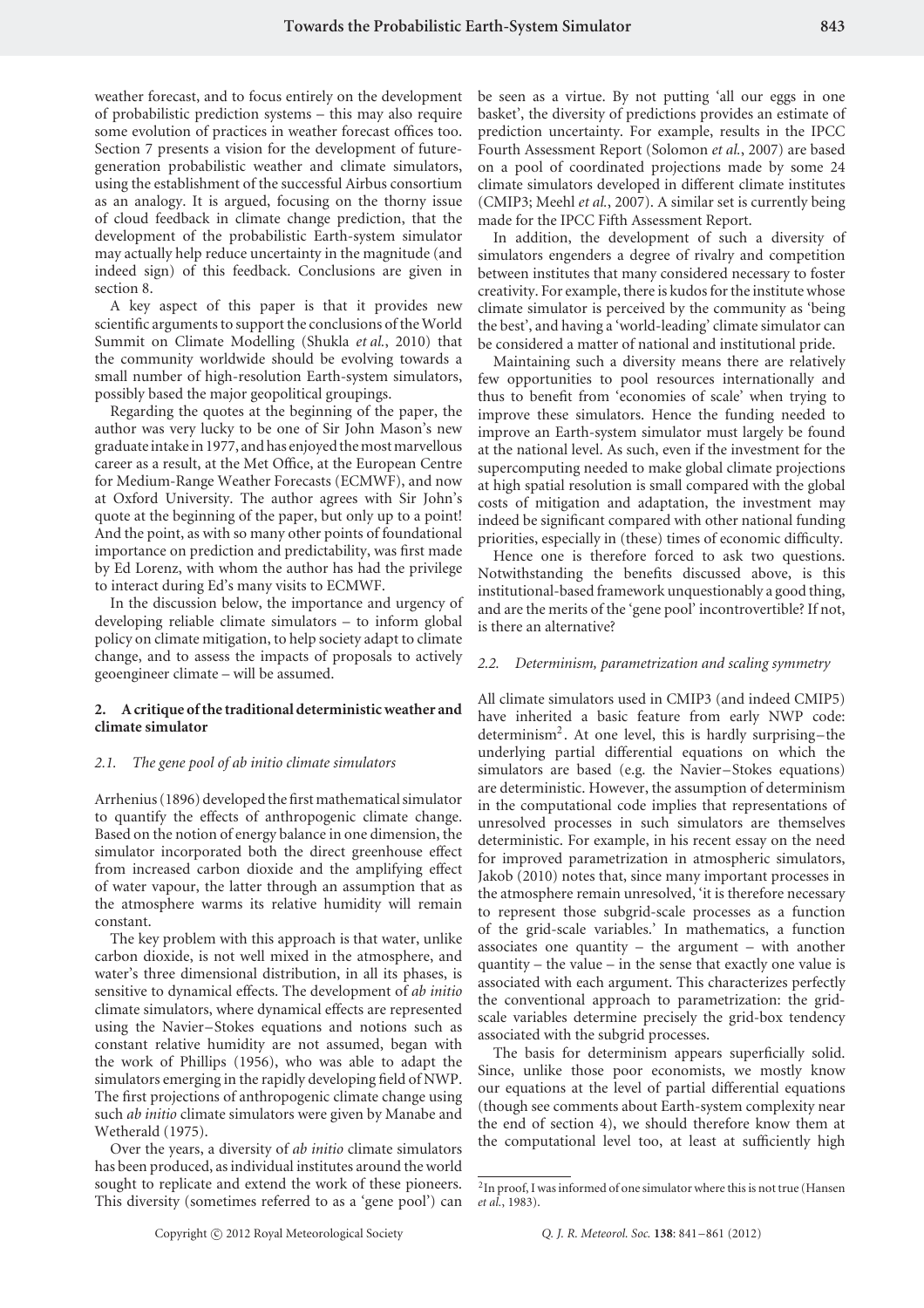resolution. On top of this, improvements in deterministic parametrizations have increased the realism of comprehensive climate simulators enormously since the early days of Manabe and Wetherald, and this increase in realism has also led to substantial gains in conventional deterministic skill in weather prediction (Simmons and Hollingsworth, 2002). Is there any reason to doubt that similar improvements lie just around the corner?

However, is the argument for determinism unassailable, and is it possible that the assumption of determinism at the computational level is actually holding back progress in the development of climate and weather simulators? Let us start by going back to basics. Although the atmosphere is a compressible multi-phase fluid and indeed a considerable part of its complexity arises from this, consider for simplicity an incompressible homogeneous fluid for which the Navier–Stokes equations can be written:

$$
\rho \left( \frac{\partial u}{\partial t} + u \cdot \nabla u \right) = -\nabla p + \mu \nabla^2 u,\tag{1}
$$

where *u* is fluid velocity, *p* is pressure,  $\rho$  is density and  $\mu$  is viscosity. These *ab initio* equations are solved numerically by truncating the equations using some finite grid or other finite (e.g. spherical harmonic) basis. If we write  $u(x, t) = \overline{u}(x, t) +$  $u'(x, t)$ , where the overbar denotes some Reynolds-average operator, which we assume here to be a grid box mean, then the 'Reynolds-averaged' form for the Navier–Stokes equations above can be written (schematically) as

$$
\rho \left( \frac{\partial \overline{u}}{\partial t} + \overline{u} . \nabla \overline{u} \right) = -\nabla \overline{p} + \mu \nabla^2 \overline{u} + E
$$

The effect of unresolved subgrid processes on the resolved scales are represented by the quadratic 'Reynolds stresses' *E* written in component form:

$$
E_i = -\rho \nabla_j(\overline{u'_i u'_j})
$$

Jakob's definition of parametrization, applied to these Reynolds stresses, follows a long tradition in fluid dynamics, including luminaries such as Boussinesq, Prandtl, Smagorinsky (and many others), in trying to close the Reynolds-averaged equations by representing *E* as a deterministic function of the resolved scale variables:

$$
E = P(\overline{u}; \alpha)
$$

where *α* denotes a number of parameters which can be determined, in principle at least, by observations and/or theory.

However, a key symmetry of Eq. (1) is associated with scale invariance: if  $u(x, t)$ ,  $p(x, t)$  is a solution to the Navier–Stokes equations, so also is

$$
u_{\tau}(x,t) = \tau^{-1/2} u\left(\frac{x}{\tau^{1/2}}, \frac{t}{\tau}\right)
$$

$$
p_{\tau}(x,t) = \tau^{-1} p\left(\frac{x}{\tau^{1/2}}, \frac{t}{\tau}\right),
$$

for any  $\tau > 0$  (Majda and Bertozzi, 2001).

While we would not expect precise scale invariance of this sort to apply to the real atmosphere (not least because of latent heating and other diabatic sources), the existence

#### Wave number (radians m<sup>-1</sup>)



Figure 1. Variance power spectra of wind and potential temperature based on aircraft observations. The spectra of meridional wind and temperature are shifted by one and two decades to the right, respectively. Lines with slopes −3 and −5*/*3 are entered at the same relative coordinates for each variable, for comparison. From Nastrom and Gage (1985).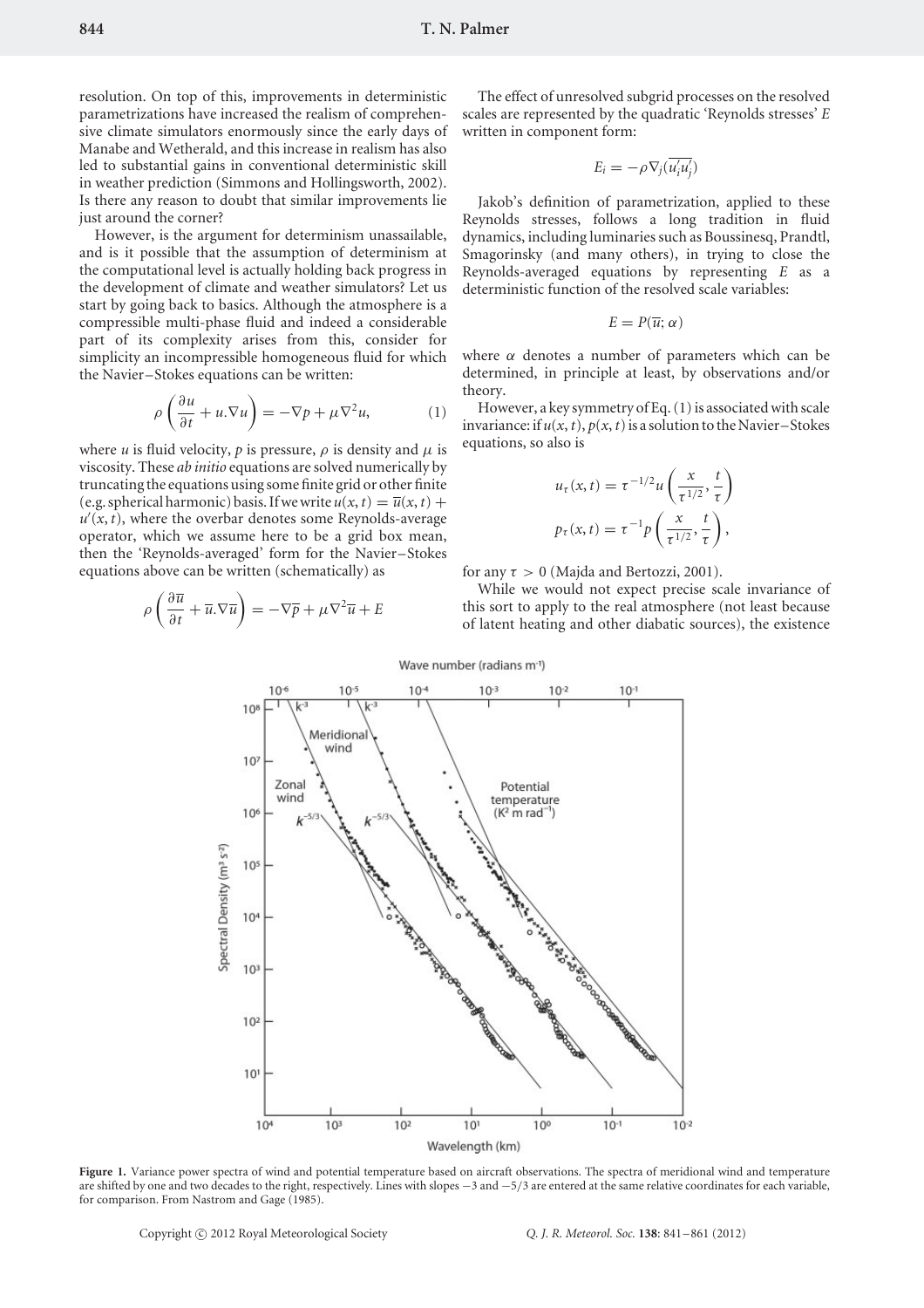of such scaling symmetries in the underlying equations is consistent with observations of power-law structure in the atmosphere. Figure 1 reproduces the celebrated result of Nastrom and Gage (1985) showing an observational analysis of atmospheric kinetic energy as a function of horizontal scale (shown in terms of horizontal wave number *k*). This analysis draws attention to two separate power-law slopes: a '−3' slope at large scales and a '−5/3' slope at smaller scales. The truncation scale of all weather forecast simulators, and a number of contemporary climate simulators, lies within the '−5/3' range. Similar power-law behaviour has been seen in cloud data (Rossow and Cairns, 1995). While there is some disagreement concerning the physical interpretation of these power laws (see, for example, Lindborg, 2007), broadly speaking it appears that the '−3' slope is indicative of quasi-two-dimensional flow dominated by rotation, while the '−5/3' slope is indicative of three-dimensional flow with substantial divergent motion (enhanced by latent heat release in cloud systems, associated with the compressible multi-phase nature of the atmosphere).

As first clearly pointed out by Schertzer and Lovejoy (1993), the 'deterministic truncation/parametrization ansatz' outlined above is inconsistent with the existence of scaling symmetries and associated power-law behaviour – for the simple reason that such power laws preclude any meaningful separation between 'resolved' and 'unresolved' scales, and hence between 'resolved' and 'unresolved' processes. See also Schertzer and Lovejoy (2004). Possibly consistent with this, it can be noted that some simulators, e.g. that of ECMWF, have difficulty simulating the '−5/3' spectrum, even at relatively high truncation scales of 10 km (Straus, 2011, personal communication, using data from integrations performed as part of the Athena project; Jung *et al.*, 2012: Kinter *et al.*, 2012).

It can be argued that the failure of deterministic parametrizations to represent this observed power-law structure is the fundamental cause of systematic model error. For example, in the IPCC AR4 it is concluded that:

*models still show significant errors. Although these are generally greater at smaller scales, important large-scale problems also remain. ... The ultimate source of most such errors is that many important small-scale processes cannot be represented explicitly in models, and so must be included in approximate form as they interact with larger-scale features. ... consequently models continue to display a substantial range of global temperature change in response to specified greenhouse gas forcing.* (Solomon *et al.*, 2007, ch. 8)

Perhaps one could argue that with fine-enough simulator resolution large-scale errors associated with any violation of power-law behaviour can be made arbitrarily small. A simple scaling argument (Lilly, 1973; see also Palmer, 2001) indicates that this is not a reliable conclusion. Let *E*(*k*) denote atmospheric kinetic energy per unit wave number, at wave number *k*. We can define a time-scale *τ* (*k*) in terms of a length divided by a velocity, i.e.  $\tau(k) \sim k^{-\frac{3}{2}} E^{-\frac{1}{2}}(k)$ . Let us suppose  $\tau(k)$  characterizes the time it takes errors at wave number *k* to grow and infect nonlinearly the accuracy of simulations at wave number *k*/2. As above, suppose we are only interested in large-scale aspects of the flow, i.e. wave numbers less than some  $k<sub>L</sub>$ . We can ask how long it will take before truncation errors at large wave numbers  $2^N k_L$ ,  $N >> 1$  could affect large-scale simulations of the flow. A plausible estimate of this is given by

$$
\Omega(N) = \tau(2^N k_L) + \tau(2^{N-1} k_L) + \dots \tau(2^0 k_L)
$$
  
= 
$$
\sum_{n=0}^{N} \tau(2^n k_L)
$$

Now if  $E(k) \sim k^{-3}$  then  $\tau(k)$  is independent of k and  $\Omega(N)$ diverges as  $N \to \infty$ . This suggests that if the atmosphere was quasi two-dimensional all the way down to very small scales, errors at small scales could be 'shielded' from the large scales, by increasing the simulator resolution sufficiently. However, if  $E(k) \sim k^{-5/3}$  then  $\tau(k) \sim k^{-2/3}$  and  $\Omega(N) \sim 2.7 \tau(k_1)$ . There is nothing especially significant about the precise value 2.7. Hence let us say that with a -5/3 power law the series  $\Omega(N)$  converges to a value less than a few 'eddy turnover times' of  $k_L$ , as  $N \to \infty$ . Hence, with a '−5/3' power law, it may be impossible to shield the large scales from truncationscale errors by increasing sufficiently the resolution of the simulator. This analysis is consistent with the study of Lorenz (1969); see also the more robust analysis of Rotunno and Snyder (2008) using the surface quasi-geostrophic equations, but which has not been proven rigorously from the underlying 3D Navier–Stokes equations. (It is probably not literally true in the limit where  $2^N k_L \sim k_V$  and  $k_V$  lies in the viscous range of scales; however, it appears to be an open question asymptotically in the range  $k_L \ll 2^N k_L \ll k_V$ .) It is worth commenting that the predictability estimates above do not depend on the mechanism by which the −5*/*3 power law is established.

Despite this, there are very good reasons for attempting to increase the resolution of atmospheric simulators as much as possible. Firstly, the higher a simulator's resolution, the better the Earth's topography and land/sea boundary can be represented. Secondly, high resolution ensures that Rossby wave breaking, important for the maintenance of blocking anticyclones and other nonlinear weather regime phenomena (see section 7), can be simulated properly. Thirdly, the higher the resolution, the better the simulator can utilize high-resolution observations, e.g. from satellite instruments with small pixel size. Finally, at some stage, highresolution simulators will be capable of representing the key atmospheric phenomenon of deep convection (which, along with baroclinic instability, can be considered one of the core dynamical modes of atmospheric instability and hence variability). Similar arguments apply to the oceans too. In addition to these theoretical considerations, regional predictions of climate change, particularly for precipitation change, have been shown to be sensitive to changes in resolution, horizontal and vertical (Matsueda and Palmer, 2011; Scaife *et al.*, 2011).

However, a plausible consequence of the analysis above is that as the truncation scale of a climate simulator moves into '−5/3' range the effects of the inconsistency of using deterministic parametrization cannot be reduced to zero by increasing resolution sufficiently (building a comprehensive climate simulator whose truncation scale lies in the viscous range is utterly impracticable in the foreseeable future). By this, it is not to be inferred that the effect of misrepresenting the small scales will damage the larger scales uniformly in time; that very pessimistic scenario is inconsistent with the fact that conventional NWP simulators can, from time to time at least, predict large scales very accurately, well beyond the limit  $\Omega(N) \sim 2.7\tau(k_L)$ . That is to say,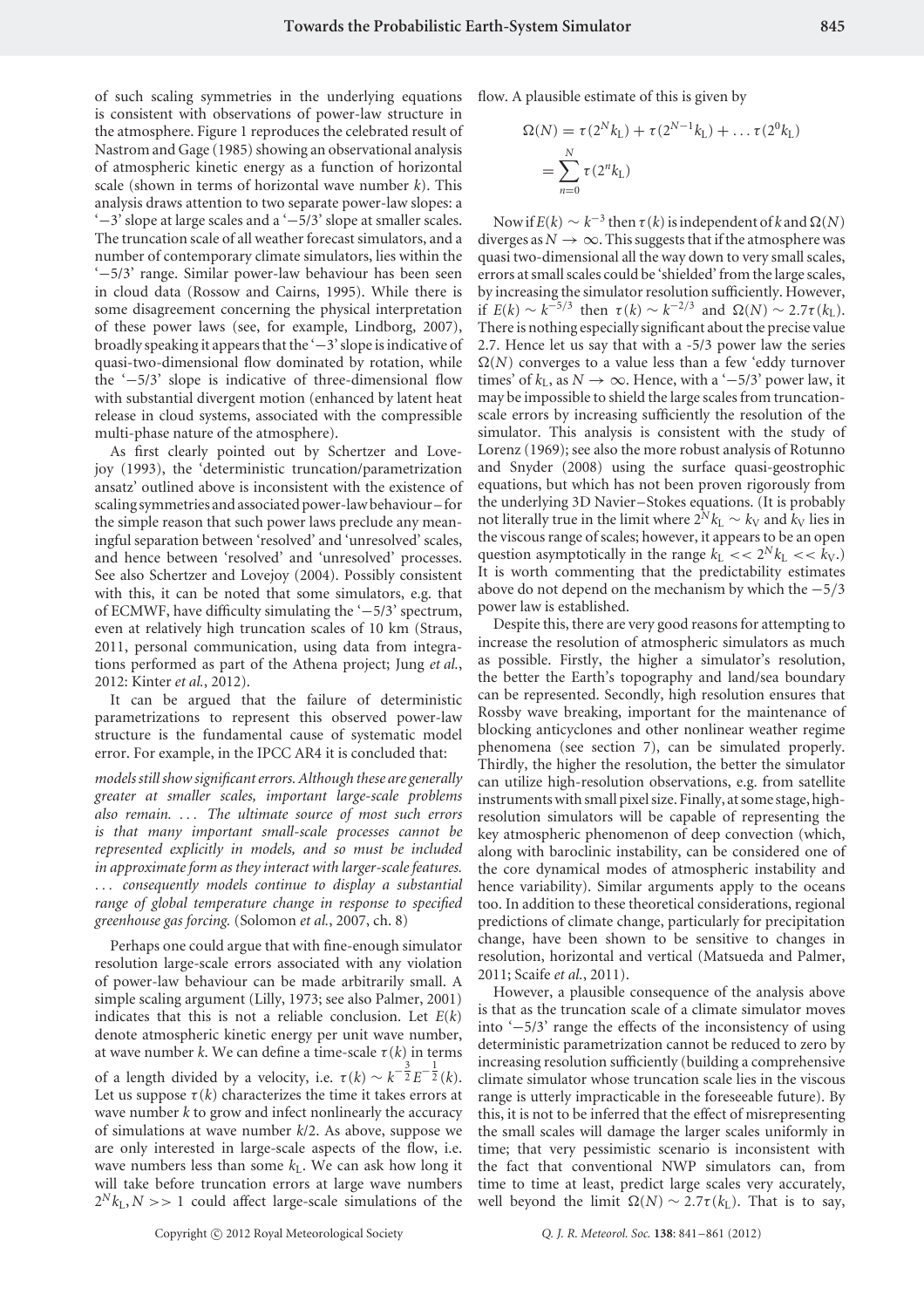

**Figure 2.** Seasonal forecast reliability diagrams for the ENSEMBLES multi-simulator ensemble. Based on 1980–2001 hindcasts initialized on 1 May and for forecast period June–August. (a) Seasonal mean NINO3 sea surface temperature above upper climatological tercile. (b) Seasonal mean precipitation anomalies in Amazon Basin in lower climatological tercile. (c) as (b) but for northern Europe. (d) As (b) but for Sahel. The dotted lines show the climatological frequency of the event and the size of the grey dots is indicative of the relative sample size within that probability bin.

experience suggests that the rapid upscale error propagation associated with the '−5/3' spectrum will occur somewhat intermittently (for example, the source of some especially erroneous medium-range weather forecasts over Europe have been traced to short-range forecast errors associated with intense mesoscale convection over the US Midwest). This raises the fundamental question: how can we ensure that the advantages of integrating simulators at higher and higher resolution will not be somehow be destroyed by rapid intermittent upscale propagation of error?

As suggested by this analysis, contemporary simulators may have common failings due to the universal use of the deterministic truncation/parametrization ansatz. This implies that multi-simulator ensembles may be blind to the consequences of such systemic failings, so that ensemble agreement cannot be assumed a reliable measure of forecast confidence. Is there any evidence for this?

There is some evidence from the poorness of the 'attributes curve' in reliability diagrams (Wilks, 2006) from seasonal forecasts of regional precipitation based on DEMETER multi-simulator ensembles (Palmer*et al.*, 2008). An attributes curve can assess whether, for a particular forecast event *E*, forecast probabilities of *E* are well calibrated

against observed frequencies of *E* – the technical definition of 'reliability'. The attributes curve for a reliable forecast system should lie on the diagonal. Figure 2 shows an update of such seasonal forecast reliability diagrams but based on the more recent ENSEMBLES multi-simulator ensemble (Weisheimer*et al.*, 2009). Figure 2 shows examples (for seasonal mean Sahel and northern European rainfall) where the flatness of the attributes curves indicates that the ensemble is extremely overconfident and hence highly unreliable. The origin of such unreliability is, most likely, an inadequate representation of simulator error in the multisimulator ensemble (the author is unaware of any systematic misrepresentation of observational uncertainty that would lead to such unreliability).

As discussed in Palmer *et al.* (2008), some of the unreliability of seasonal forecasts arises from difficulties which climate simulators have in simulating the statistics of weather regimes (Straus *et al.*, 2007). For example, ability to simulate anticyclonic blocking accurately is a wellknown problem amongst low-resolution climate simulators. However, recent results from the Athena project (Kinter *et al.*, 2012; Jung *et al.*, 2012) suggest, even at higher resolutions, that climate simulators may have difficulty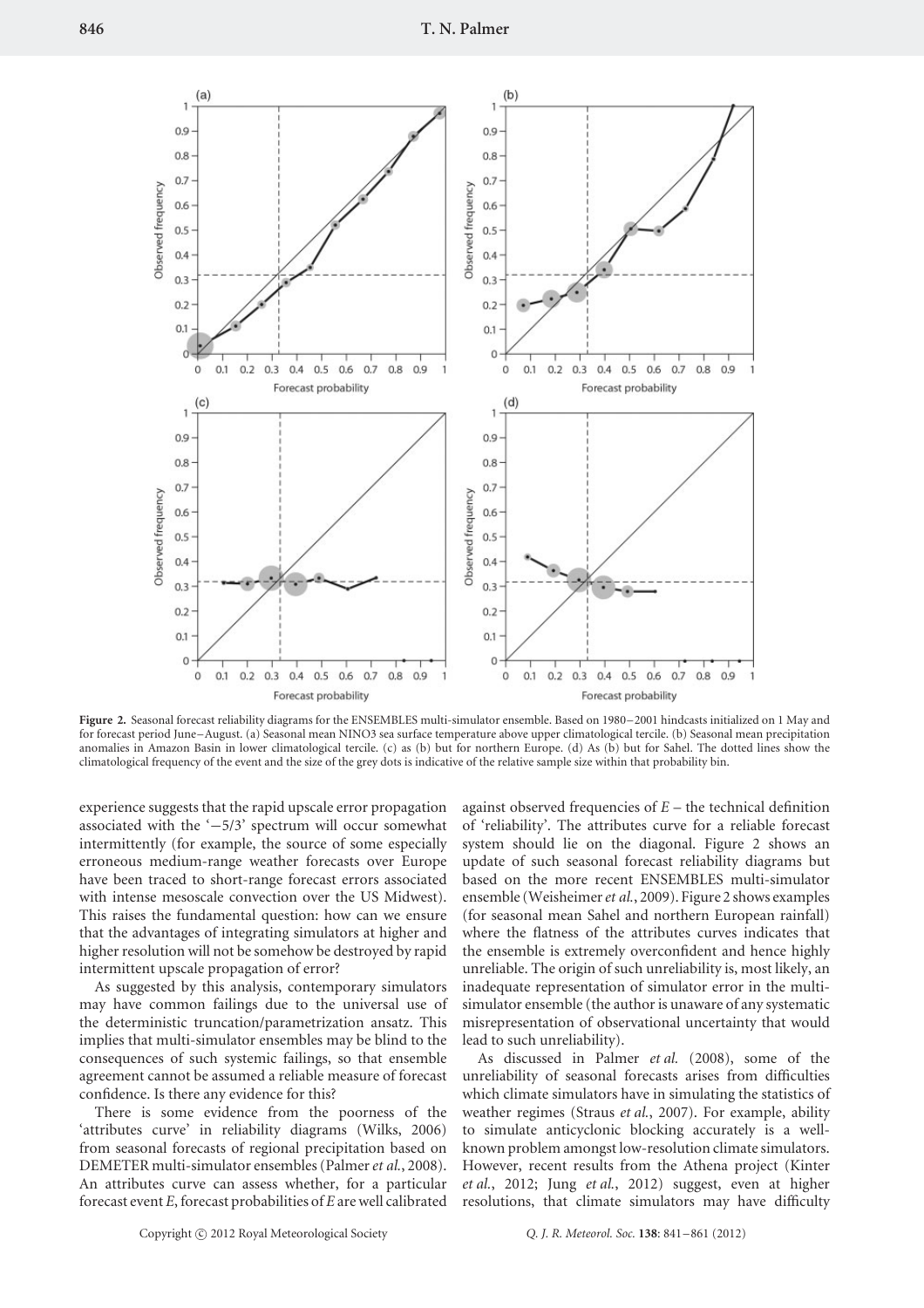replicating the multimodal probability distributions of *2.4. Climate complexity* regional weather regimes (Andrew Dawson, personal communication 2011), even though such multimodality is highly significant when diagnosed from reanalysis datasets. As discussed in section 7, it is suggested that an ability to simulate regional weather regimes accurately will be key to reducing uncertainty in the cloud feedback problem for predicting global climate change.

In a recent paper, Doblas-Reyes *et al.* (2011) concluded that the dominance of simulator bias in state-of-theart coupled ocean–atmosphere simulators is a major impediment to the investigation of decadal time-scale predictability, in particular in assessing whether useful decadal predictions can be made, given our current ability to observe the subsurface ocean. Two key points can be made here. Firstly, one of the goals of the emerging programme of 'climate services', that of providing reliable near-term climate forecast information to a range of customers, is not likely to be met by current-generation simulators. Secondly, the value of investment in ocean (and other) observations is not being fully realized because of simulator bias. This in turn raises the following point. There have been many discussions in the community about the relative importance of funding Earth observations, *vis a vis `* climate simulator development. However, this is a false dichotomy; in truth, we will only realize the full value of investment in Earth observations when climate and weather simulators are of sufficient quality to be able to ingest and utilize these observations fully (either in analysis/reanalysis mode, or in predictive mode). If the information content in an observation is being lost prematurely due to simulator bias, then the investment in producing this observation will not have been fully realized.

#### *2.3. True diversity of the 'gene pool' of climate simulators*

Given the problems above, it is worth asking just how diverse our 'gene pool' of climate simulators really is. Many climate institutes use the same basic closures in their simulators' parametrizations; indeed some share the same parametrizations. Estimating the effective size,  $M_{\text{eff}}$ , of the CMIP3 multi-simulator ensemble has recently been studied by Pennell and Reichler (2011), who note that 'for the full [CMIP3] 24-member ensemble, this leads to an  $M_{\text{eff}}$ that *...* lies only between 7.5 and 9'. They conclude: 'The strong similarities in model error structures found in our study indicate a considerable lack of model diversity. It is reasonable to suspect that such model similarities translate into a limited range of climate change projections.'

Hence, possibly related to the systemic problems discussed above, the effective size of the gene pool is rather small: many of the institutional simulators whose integrations are submitted to CMIP are relatively minor modifications of a small number of core simulators.

There are techniques to expand ensemble size by perturbing the parameters *α* within a given simulator, according to expert opinion about inherent uncertainty in the values of these parameters (Murphy *et al.*, 2004: Stainforth *et al.*, 2005; see also section 4 below). While there is certainly merit in treating these parameters as uncertain and representing this uncertainty in 'perturbed-parameter' ensembles, evidence to date suggests that adding perturbedparameter integrations to a multi-simulator ensemble does not change *M*eff by much (Masson and Knutti, 2011).

Notwithstanding the remarks above, there are two fundamental problems that all climate institutes acknowledge as obstacles to the development of accurate climate simulators: insufficient human resources and insufficient computing resources. These problems are especially acute in (current) economically challenged times.

Since the days of Phillips, and Manabe and Wetherald, climate simulators have become increasingly complex. In terms of parametrizations, the subgrid representations for deep convection, clear-sky and cloud radiative effects, subgrid orography, boundary layer turbulence, aerosols, cloud microphysics, etc., have become immeasurably more sophisticated (and computationally demanding) since the early days. Moreover, what in the 1970s were essentially atmosphere-only simulators (e.g. with simple 'slab' oceans and 'bucket' land–surface hydrology) have in the 2010s become fully coupled representations of the atmosphere, oceans, cryosphere and land surface with a range of biogeochemical processes ('Earth-system complexity'). The need to ensure that chemical tracers are properly represented during simulations, yet at the same time allowing the simulators to run efficiently on massively parallel computers, means that the numerics of the dynamical cores of weather and climate simulators have to be extremely sophisticated.

Problems of algorithmic complexity do not stop there. For climate-service applications, shorter-range decadal predictions require that simulators are initialized with contemporary observations, implying the need for sophisticated data assimilation schemes for the atmosphere, oceans and land surface.

Finally, the dynamical cores themselves are increasingly complex as quasi-geostrophic equations have given rise to the hydrostatic primitive equations, and now to the nonhydrostatic dynamical cores, needed to be able to probe kilometre truncation scales where deep convection is at least partially resolved. At these high resolutions, it is a highly non-trivial problem to ensure that numerical code can run efficiently over the very large numbers of processors of modern supercomputers (the scalability problem).

Not surprisingly, climate institutes struggle to find the human resources needed to develop these manifold elements. On top of this, the computational demands of a contemporary climate simulator means it is impossible for an institute to develop simulators both with full Earth-system complexity and with the resolution of a contemporary NWP simulator, and at the same time run large ensemble integrations from states initialized with contemporary observations. This extremely important issue has been discussed at length elsewhere, being a key topic of the major World Summit on Climate Modelling (Shukla *et al.*, 2010; Palmer, 2011).

In the next sections, we discuss a relatively new approach to the representation of unresolved processes in weather and climate simulators, which may provide a solution to the complex and challenging problems outlined in this section.

#### **3. Stochastic representation of unresolved processes**

Let us begin by considering a generalization of the definition of what we mean by 'parametrization' and frame it, not in terms of functional relationships, but as a constraint on some prior (e.g. climatological) probability distribution of subgrid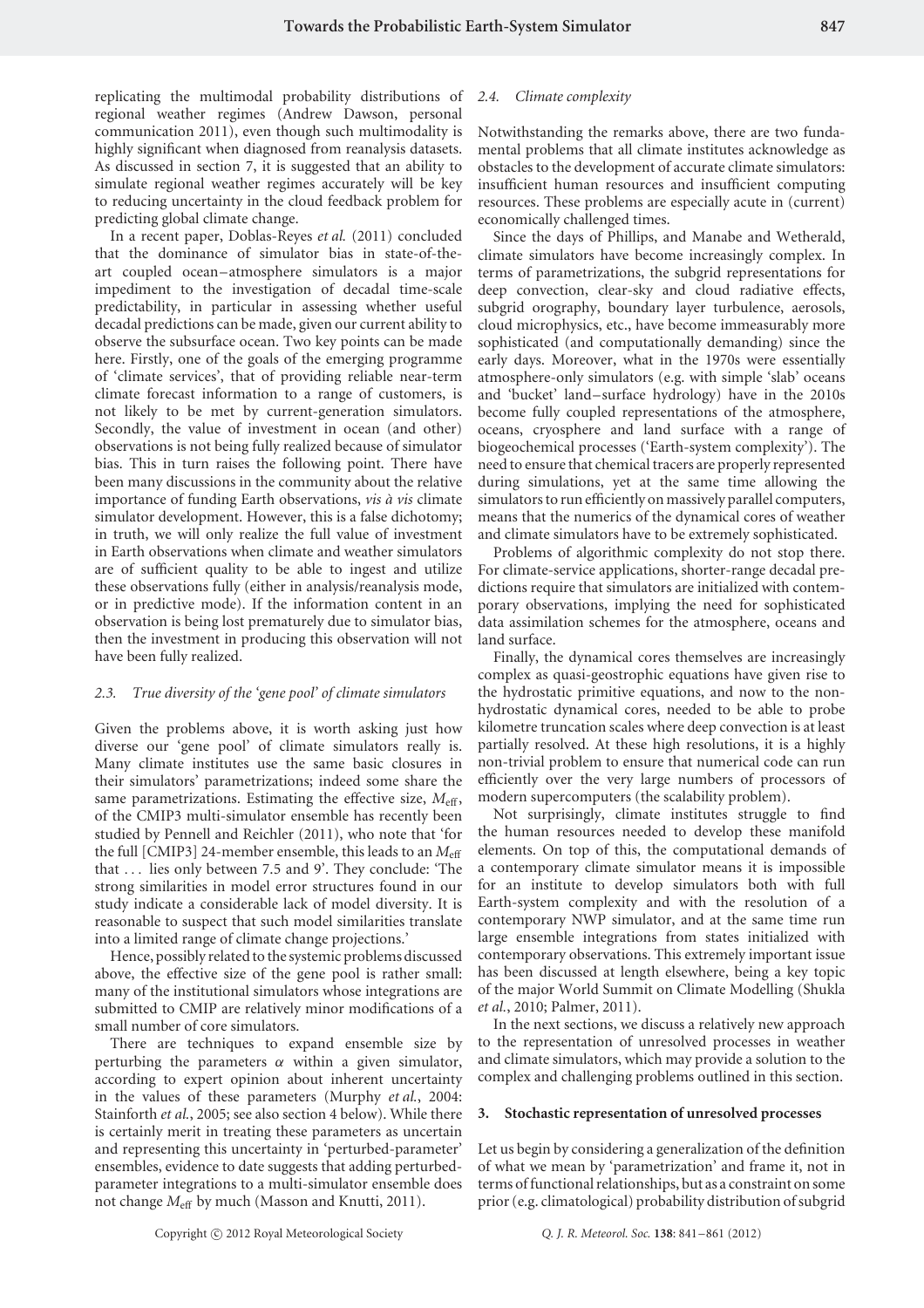tendency based on a knowledge of contemporaneous values of grid-scale variables. An explicit example will be given below. This automatically suggests we treat the notion of parametrization as an inherently probabilistic problem, to be tackled by explicitly stochastic techniques (Palmer, 2001).

There is nothing new in the use of stochastic mathematics to describe climate simulators; the idea can be traced to Hasselmann (1976), who developed an idealized coupled ocean–atmosphere simulator in which the entire atmosphere was represented by a simple Markov process. Using this simulator, Hasselmann showed how ocean–atmosphere coupling would redden the spectrum of atmospheric variability. However, the use of stochastic mathematics in such earlier approaches is conceptually different from the concept being explored here: Hasselmann's simulator is (deliberately) a simplified idealized representation of climate, and the use of stochastic mathematics made the representation of internal atmospheric variability in the simulator equations mathematically tractable. Here, we are not interested in mathematical tractability *per se.* Rather it is being argued that stochastic mathematics also has an inherent role to play in comprehensive *ab initio* weather and climate simulators.

A key conceptual difference between deterministic and stochastic parametrization is illustrated in Figure 3. While deterministic parametrization represents the bulk-average effect of some putative large ensemble of subgrid processes occurring on scales smaller than the grid scale, stochastic parametrization attempts to represent actual realizations of the subgrid flow when no scale separation exists.



Figure 3. (a) Schematic of hypothetical situation where there is some scale separation between resolved and unresolved flow, justifying the notion of deterministic parametrization. (b) Schematic of the more realistic situation where there is no scale separation between resolved and unresolved flow, justifying the notion of stochastic parametrization.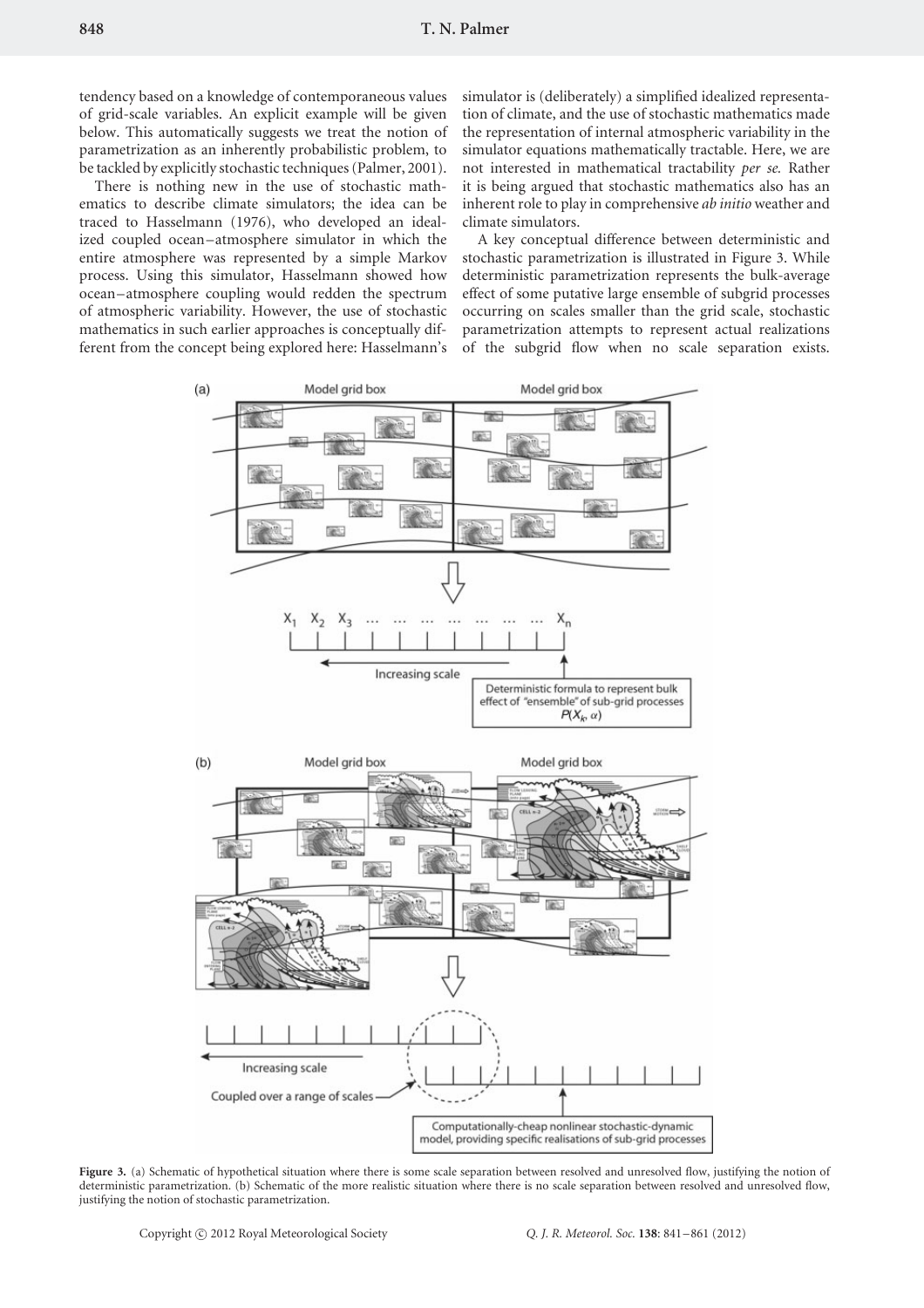Figure 3 indicates that the stochastic parametrizations must necessarily impact directly on scales larger than the truncation scale. This is because, as discussed above, with power-law behaviour, uncertainty in subgrid processes will propagate upscale by nonlinear dynamical effects (Thuburn *et al.*, 2011). Hence part of the (stochastic) parametrization process requires one to represent the effect of uncertainty in the subgrid processes on the resolved grid.

In order to quantify the potential benefits of this stochastic approach to parametrization, it is useful to consider a reasonably tractable example where we know precisely the 'true' system, which we will attempt to simulate approximately using parametrizations, both deterministic and stochastic. Consider, then, the set of linked nonlinear ordinary differential equations put forward by Lorenz (1996):

$$
\frac{dX_k}{dt} = -X_{k-1}(X_{k-2} - X_{k+1}) - X_k + F - \frac{hc}{b} \sum_{j=J(k-1)+1}^{kJ} Y_j,
$$
\n(2)

$$
\frac{dY_j}{dt} = -cbY_{j+1}(Y_{j+2} - Y_{j-1}) - cY_j + \frac{hc}{b}X_{int[(j-1)/J]+1}.
$$
\n(3)

Here the  $X_k$  represent the large, slow scales (analogous to wave numbers  $\lt k_L$ ) that we are interested in, and the *Y<sub>i</sub>* represent the small, fast scales (analogous to wave numbers  $\geq 2^N k_L$ ) that we wish to parametrize. Here  $1 \leq j \leq 32$ , and k is cyclic mod 8. The last term of the first equation couples the small scales to the large scales; we will call this 'the small-scale tendency'. Below we consider two values of the *c* parameter:  $c = 10$  and  $c = 4$ ; the *h*, *b* and F parameters are held fixed. When  $c = 10$ , the *Y* variables typically evolve over substantially faster time-scales than do the *X* variables, i.e. there is clear temporal scale separation between these variables. It will turn out that parametrizing the small scales deterministically will work reasonably well for this parameter setting. By contrast, when  $c = 4$ , this scale separation is weaker and the parametrization problem becomes inherently less deterministic. By way of analogy, then, we use the values  $c = 10$  to mimic the relatively steep '−3' energy spectrum, and *c* = 4 to represent the relatively shallow '−5/3' energy spectrum of the real atmosphere.

With the true system represented by Eqs (2) and (3), we now consider a simulator

$$
\frac{dX_k}{dt} = -X_{k-1}(X_{k-2} - X_{k+1}) - X_k + F - P_k,
$$
  
\n
$$
P_k = (1 + r_k^{\text{mult}})P_k^{\text{det}}(X_k; \alpha) + r_k^{\text{add}},
$$

of the 'true' Lorenz (1996) system, where the smallscale tendency is parametrized by the formulae  $P_k$  (first discussed by Wilks, 2005). Here we have generalized the conventional deterministic formula  $P_k = P_k^{\text{det}}(X_k; \alpha)$ using stochastic variables  $r_k^{\text{add}}$  and  $r_k^{\text{mult}}$ . A number of parametrizations are considered: 'deterministic' denotes a deterministic parametrization ( $r_k^{\text{add}} = r_k^{\text{mult}} = 0$ ) based on fitting a cubic polynomial in  $X_k$  to points in a scatter diagram of instantaneous small-scale tendency against *Xk*; 'white additive' denotes a simple white-noise term added to the deterministic parametrization ( $r_k^{\text{add}} \neq 0$ ;  $r_k^{\text{mult}} = 0$ ); 'red additive' denotes a red-noise AR1 process added to

We can use this system to illustrate the utility of the probabilistic notion of parametrization as defined earlier in this section. Figure 4 shows (solid curve) the unconstrained (i.e. climatological) probability distribution of the smallscale tendency term, the last term on the right-hand side of Eq. (2) when  $c = 4$ . In this figure is plotted the probability distribution of this tendency when the *Xk* variable is constrained to lie in  $-6 \le X_k \le -5$  (dotted line) and  $13 \le X_k \le 14$  (dashed line). It can be seen that the constrained probability distributions are quite different from the climatological distribution. That is, knowledge of the large-scale variable is important in constraining the prior distribution. However, this knowledge does not constrain the distribution so much that it collapses to a Dirac delta function – which would be the case if deterministic parametrization were accurate. Corresponding hat functions for the putative deterministic parametrization, for  $-6 \le$ *X<sub>k</sub>* ≤ −5 and 13 ≤ *X<sub>k</sub>* ≤ 14, are shown in Figure 4 for  $c = 4$ ; compared with the constrained probability distributions, these hat functions are quite obviously too sharp. As such, it can be expected that the simulator with deterministic parametrization will perform relatively poorly. Figure 4 also shows that the probability distributions are sharper for small deterministic tendency, suggesting that the simulator with multiplicative noise parametrization may be especially skilful.

Figure 5 shows skill score results for a large number of initial-value ensemble predictions (Figure 5(a)) and one long climate integration (Figure 5(b)). Full details are given in



Figure 4. Probability distributions of the tendency term in the ('largescale') *X* equations, due to the ('small-scale') *Y* variables in the Lorenz (1996) dynamical system with  $c = 4$ . Thick solid line, prior climatological distribution; dashed line, distribution conditioned on −6 *< X <* −5; dashed line, distribution conditioned on 13 *< X <* 14. The fact that the distribution is broader when *X* is constrained to large values than when constrained to small values provides some explanation for why the multiplicative noise parametrization is more skilful in Figure 5. The thin solid lines define hat functions associated with the deterministic parametrization scheme for  $-6 < X < -5$  and  $13 < X < 14$ . That these are much narrower than the conditional probability distributions shows the 'overconfidence' of the deterministic parametrization.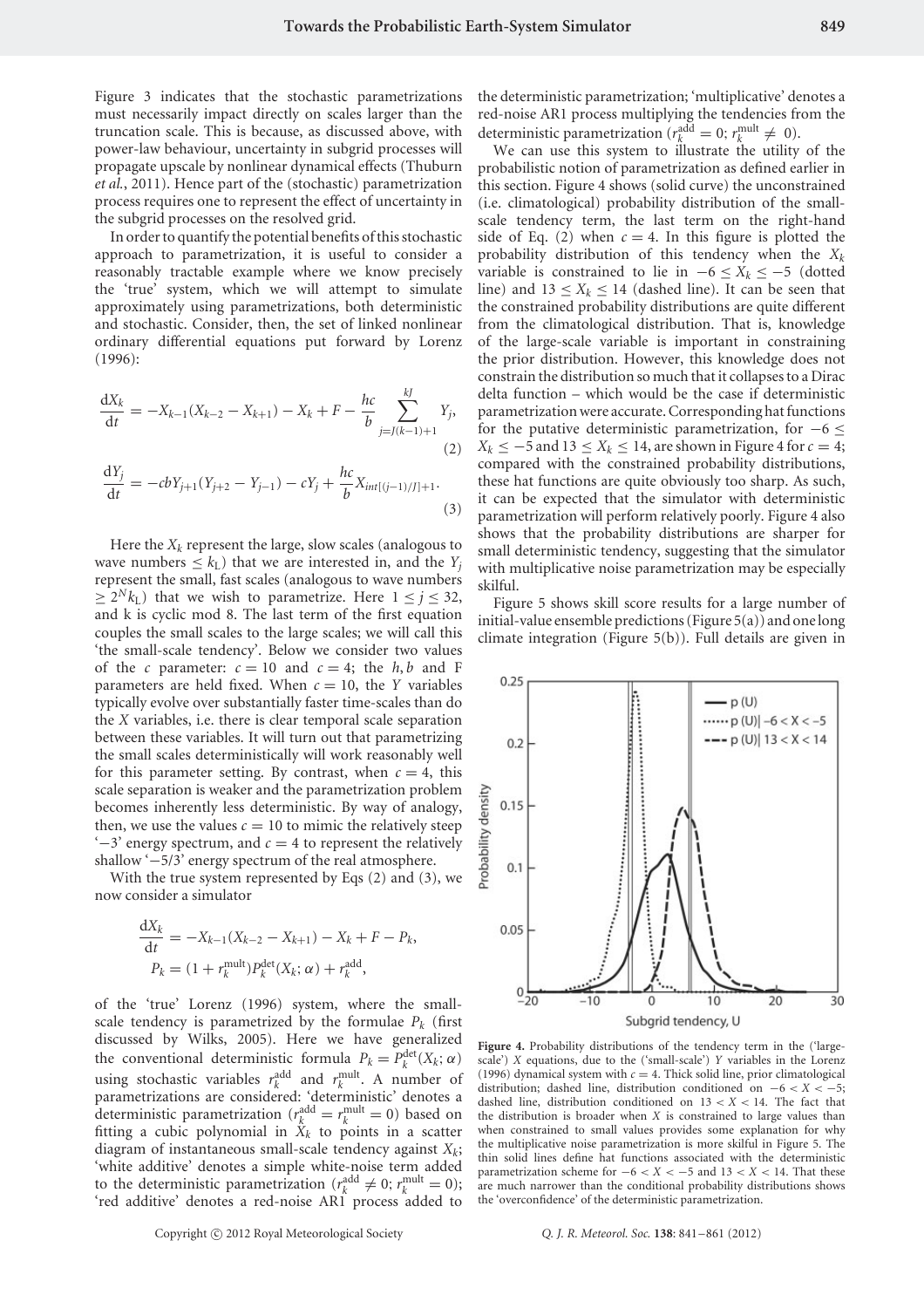1.9

Hellinger Distance  $0.04$ 0.035  $0.03$ Deterministic **White Additive Red Additive** Multiplicative **Figure 5.** (a) Solid and dashed lines show the ranked probability skill scores for 75 initial condition ensemble forecasts at  $t = 0.6$ , based on differences between the Lorenz (1996) dynamical system and various parametrized versions of the system (see text for details), with  $c = 10$  (solid) and  $c = 4$ (dashed). The dotted line shows the ensemble mean RMS error for  $c = 4$ (with values given on the right-hand side of the diagram). (b) Hellinger distance between the climatological probability distribution of the Lorenz (1996) dynamical system and the various parametrized versions, with  $c = 10$  (solid) and  $c = 4$  (dashed). Based on integrations over 400 time

Arnold *et al.*(2012). In the initial-value ensembles, evaluated at  $t = 0.6$  time units (perhaps equivalent to about 3 days for weather forecasting), the initial conditions  $X_k(t=0)$  are known perfectly; hence there is no initial uncertainty, only simulator uncertainty. The solid line denotes the results with  $c = 10$ , the dashed line gives results with  $c = 4$ . For the initial-value problem, we use the ranked probability skill score (RPSS; Wilks, 2006) to assess the probabilistic skill in forecasting  $X_k$ . For the climate integrations, we use the Hellinger distance (related to the more familiar Kolmogorov–Smirnov distance; Pollard, 2002) between the 'true' and simulated probability distribution of *Xk* values. Note that the larger the RPSS, the more skilful is the forecast, whereas the smaller the Hellinger distance, the closer is the simulated probability distribution to the probability distribution of truth. Again, see Arnold *et al.* (2012) for details. Additionally, for the initial-value ensembles (Figure 5(a) for  $c = 4$ ) we also show the traditional deterministic score, root mean square (RMS) error, averaged over all the individual forecasts.

A number of interesting results can be concluded from Figure 5:

1. Based on RPSS and Hellinger distance, and as expected, the  $c = 10$  system is 'easier' to parametrize than the  $c = 4$  system, and while stochastic parametrization improves forecast skill for both values of *c*, the improvement is relatively small when  $c = 10$ . By analogy, we would expect comprehensive weather simulators to be harder to parametrize deterministically, if their truncation scales probe the −5*/*3 part of the spectrum. As discussed above, there

is an inherent tension (perhaps one would even say incompatibility) between high-resolution simulation and deterministic parametrization.

- 2. Based on RPSS and Hellinger distance, there is an overall strong correlation between simulator performance in initial value mode and in climate mode, consistent with the philosophy underpinning the notion of seamless prediction. That is to say, the performance of the simulator in climate mode can be gauged by its success in initial-value mode. Of course, in the real world, one would not expect a oneto-one correspondence between weather and climate skill, because there are many slow climate processes which are not important for weather prediction. Nevertheless, the results here hint that skill on the weather time-scale should be considered a necessary step for reliable climate prediction.
- 3. The link between initial-value skill and climate accuracy is only apparent when probabilistic measures of skill are used to assess the initial value ensembles. If the more traditional deterministic RMS error metric is used to assess initial value skill, there is no correlation between initial value skill and climate skill; indeed the simulator with deterministic parametrization appears most 'skilful'. As discussed in section 6, the conclusion to draw from this result is not that the link between weather and climate skill is metric dependent, but rather that the RMS error may actually be an inappropriate metric of weather forecast skill. The physical reason for this is discussed in section 6, where it is concluded that assessing simulators based on weather forecast RMS error may in fact be detrimental to the development of reliable climate forecast systems.
- 4. Based on RPSS and Hellinger distance, there is an overall advantage for the red-noise parametrization over the white-noise parametrization. This is consistent with the discussion above: in stochastic parametrization, it is necessary to represent the means by which uncertainty in the representation of subgrid processes affects the large-scale flow, on spatial scales larger than the simulator's truncation scale, and on time-scales longer than the simulator's time step. In Lorenz (1996), correlations between neighbouring *Xk* variables are small, and, for this particular model, there is not much benefit to the introduction of 'spatially correlated' noise. However, as Figure 5 shows, there is benefit in representing 'temporally correlated' noise. In general, for weather and climate simulators, one would expect the noise to be both spatially and temporally correlated.
- 5. There is an overall advantage for the multiplicative noise parametrization. This multiplicative noise parametrization is essentially that developed and tested in the ECMWF simulator by Buizza *et al.* (1999).

In the latest version of the ECMWF multiplicative noise scheme (or SPPT: stochastically perturbed parametrization tendency scheme; see Palmer *et al.*, 2009), the parametrization is given by

$$
\dot{X}^{\text{stoch}} = (i + r^{\text{spec}} \mu) \dot{X}^{\text{det}},\tag{4}
$$



 $0.8$ 

units.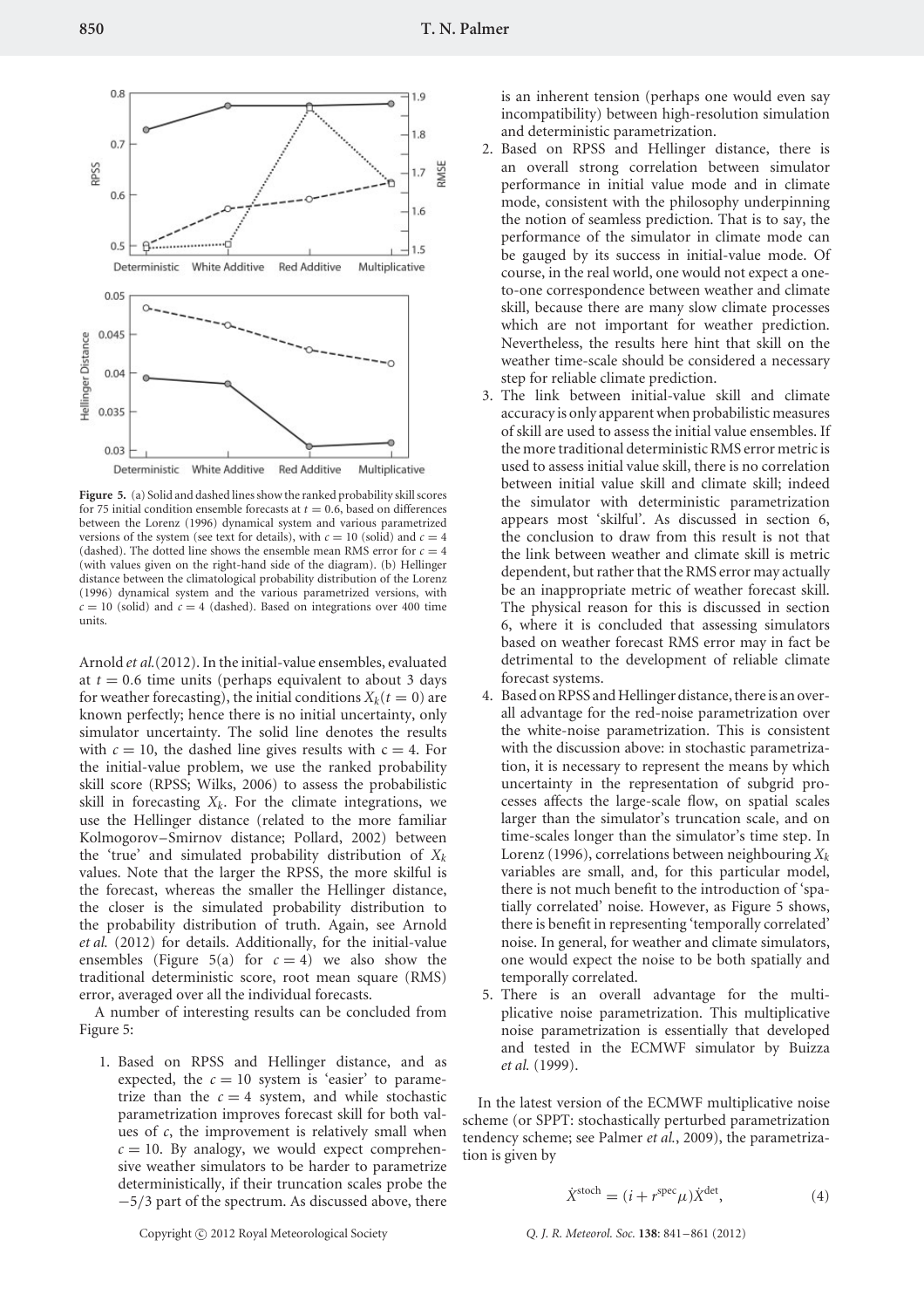

**Figure 6.** Realizations of the stochastic pattern generator used in the ECMWF stochastically perturbed parametrization tendency scheme (Palmer *et al.*, 2009). Strong (faint) lines correspond to positive (negative) values.

where  $\dot{X}^{\text{stoch}}$  denotes the stochastic tendency,  $\dot{X}^{\text{det}}$  the total deterministic tendency, and *r*spec denotes a stochastic spectral pattern generator based on an uncorrelated series of red-noise processes, one for each spherical harmonic coefficient. The relative amplitude of these red-noise processes in spectral space is such as to produce Gaussian correlations in physical space (see Figure 6). In the results discussed below, there are two sets of such red-noise processes: one with 6 h decorrelation time, the other with smaller amplitude and 30-day decorrelation time (see Palmer *et al.*, 2009, for details). Finally,  $\mu$  is an *ad hoc* parameter which clips the stochastic tendencies in the stratosphere and in the boundary layer. We return to this '*µ*' parameter later.

A more overt example of the need to consider the representation of subgrid uncertainty on the resolved spatial scales arises in the stochastic backscatter scheme (Shutts, 2005; Berner *et al.*, 2009):

$$
F_{\psi} = \left(\frac{b_{\rm R}D_{\rm tot}}{B_{\rm tot}}\right)^{1/2}P_{\psi}.
$$
 (5)

Here the stream function forcing  $F_{\psi}$  is associated with an upscale energy transfer when, for example, divergent kinetic energy associated with deep convection is converted to rotational kinetic energy during mesoscale organization. This forcing is represented by a stochastic pattern generator *P<sup>ψ</sup>* (either the spectral generator, cf. Figure 6, or an alternative cellular automaton – it can be noted in passing that cellular automata provide computationally cheap means to communicate information at the subgrid level, between adjacent grid boxes). Here  $D_{\text{tot}}$  denotes the diagnosed energy dissipation from the corresponding deterministic parametrizations, and  $B_{\text{tot}}$  and  $b_{\text{R}}$  are parameters which ensure dimensional consistency and degree of energy backscatter respectively.

Figure 7 (from Palmer *et al.*, 2009) shows the impact of SPPT on the probabilistic skill of medium-range forecasts of 850 hPa temperature in the Tropics using the ECMWF Ensemble Prediction System (EPS). The results are dramatic. The skill at day 2 of the probabilistic forecasts without stochastic parametrization is reached at day 6 with stochastic parametrization. It is hard to imagine any parametrization having such an effect on forecast skill.

The introduction of stochastic parametrization into the ECMWF simulator has fundamentally changed the skill of the EPS in more ways than one. Importantly, it has allowed



**Figure 7.** Continuous ranked probability skill score for 850 hPa temperature in the Tropics based on the ECWMF Ensemble Prediction System with no representation of model uncertainty (dotted line); the original 'stochastic physics' scheme of Buizza *et al.* (1999) (dashed line); the 2-time Stochastically Perturbed Parametrization Tendency scheme described in Palmer *et al.* (2009) (solid line). See Palmer *et al.*(2009) for details.

the estimation of initial uncertainty to be made using ensembles of (4D Var) data assimilations (EDA; Isaksen *et al.*, 2010). Until recently, EPS initial perturbations were made exclusively using singular vector analysis (e.g. Buizza and Palmer, 1995). The reason for this was that if an EPS was based solely on initial perturbations from ensembles of analyses, these perturbations had to be artificially inflated in order that EPS spread and skill matched in the medium range. Introduction of stochastic parametrization into the data assimilation process (and the use of higher resolution and hence less damped simulators) has enabled ensemble data assimilation to be used to generate initial EPS perturbations. Indeed Figure 8 shows the performance of EDA in terms of the relationship between ensemble spread at  $T + 6h$  and ensemble mean error. It can be seen that, with representation of observation error only, not only is the EDA underdispersive but also the EDA spread does not discriminate well between low-error and higherror short-range forecasts (it is particularly underdispersive for high-error forecasts). By contrast, including SPPT and backscatter into EDA, not only is the overall level of spread much closer to that of error but the EDA spread now discriminates well between low- and high-error short-range forecasts.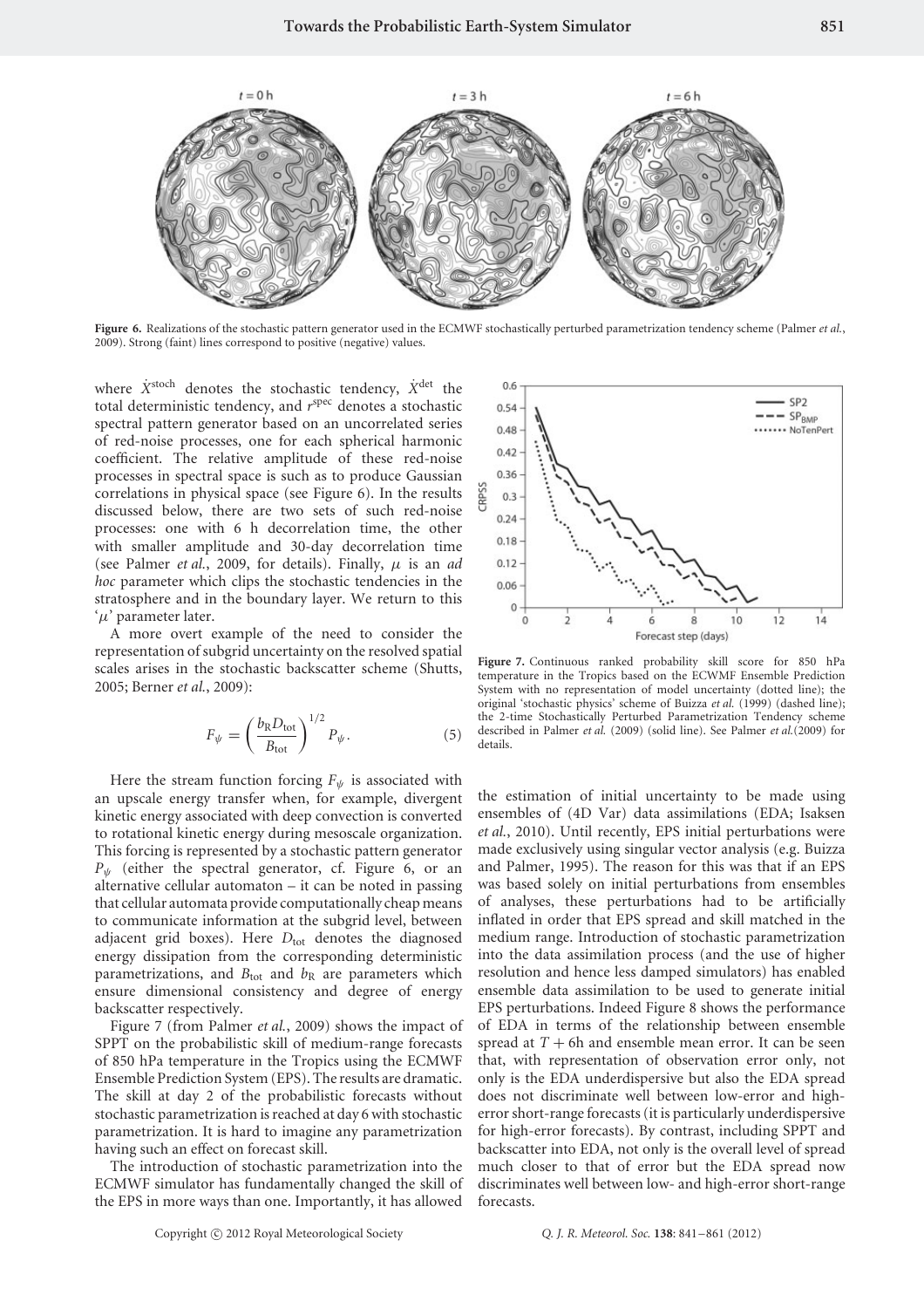

**Figure 8.** Relationship between  $T + 6$  h ensemble spread and  $T + 6$  h ensemble-mean error of ensembles of data assimilations of the ECMWF forecast system, for tropospheric vorticity in the Northern Hemisphere, binned on error and based on: (dashed line) an ensemble with representation of observation uncertainty but not model uncertainty; (solid line) an ensemble with representation of observation and model uncertainty (based on stochastically perturbed tendencies and stochastic kinetic energy backscatter). The dotted line shows the ideal relationship. From Bonavita (2011).

Figure 9 shows that EPS-based probabilistic predictions of rainfall over Europe in the medium range are now extremely reliable.

There is no doubt that ensemble forecasts with stochastic parametrization are skilful, but are they more skilful than forecasts using the more traditional multi-simulator concept? This question, applied to the climate prediction problem, lies at the heart of this paper. Table 1 shows a comparison of probabilistic skill on the monthly timescale (where copious verification data exist), based on three ensemble forecast systems (see Weisheimer *et al.*, 2011, for details). The first system is a multi-simulator ensemble comprising the climate simulators that contributed to the ENSEMBLES multi-simulator ensemble (Weisheimer *et al.*, 2009). The second system is the single-simulator ECMWF seasonal ensemble forecast system with stochastic (SPPT and backscatter) parametrization. The third ensemble is again based on the single-simulator ECMWF seasonal ensemble forecast system as above, but with no representation of simulator uncertainty (i.e. only initial uncertainty).

Results show that for seven of the eight binary forecast events considered (based on climatological temperature and precipitation terciles over all land points), the singlesimulator ensemble with stochastic parametrization outperforms the multi-simulator ensemble. For one of the eight events, the skill estimates for the stochastic parametrization

ensemble and the multi-simulator ensemble only differ by the third significant digit. It might be imagined that the key reason that the single-simulator stochastic parametrization ensemble outperforms the multi-simulator ensemble is that the former has been made with a world-leading weather simulator. However, if we compare the skill of the multi-simulator ensemble with the skill of the same singlesimulator ensemble without any representation of simulator uncertainty, then it can be seen from Table 1 that the latter is much the least skilful of the three ensembles for all events considered. This indicates that the single-simulator stochastic parametrization ensemble is not more skilful that the multi-simulator ensemble because this particular simulator is somehow inherently better (e.g. in terms of its deterministic forecast skill) than the other simulators.

In Weisheimer *et al.* (2011) it was also shown that on longer seasonal time-scales stochastic parametrization still has the edge against the multi-simulator ensemble for precipitation forecasts, but not for forecasts of surface temperature. This suggests (see section 4 below) that development of the stochastic approach for the land surface and for the oceans is also likely to be required in the future. The skill of a perturbed-parameter ensemble was also tested



**Figure 9.** Reliability diagram for the ECMWF Ensemble Prediction System at  $t = 4$  days for prediction of rainfall exceeding 1 mm per day over the European domain, based on verification from March to May 2011. The values against the dots give the number of occasions where probability forecasts within a given 10% range (and at 0% exactly) were made.

Table 1. Brier skill scores for probabilistic predictions for all global land area 2 m temperature and precipitation grid points, based on exceeding upper climatological tercile (warm/wet) and not exceeding lower tercile (cold/dry) events for: the ENSEMBLES multi-simulator ensemble (MSE), an ensemble using the ECMWF simulator with stochastic parametrization (SPE) and an ensemble using the ECMWF simulator without any representation of simulator uncertainty (CTRL). Bold figures indicate the system with the highest score. From Weisheimer *et al.* (2011).

|                           | T <sub>2m</sub> |                |                |                | Precipitation  |                |                |                |
|---------------------------|-----------------|----------------|----------------|----------------|----------------|----------------|----------------|----------------|
|                           | May             |                | Nov.           |                | May            |                | Nov.           |                |
|                           | Cold            | Warm           | Cold           | Warm           | Dry            | Wet            | Dry            | Wet            |
| <b>MSE</b>                | 0.178           | 0.195          | 0.141          | 0.159          | 0.085          | 0.079          | 0.080          | 0.099          |
| <b>SPE</b><br><b>CTRL</b> | 0.194<br>0.147  | 0.192<br>0.148 | 0.149<br>0.126 | 0.172<br>0.148 | 0.104<br>0.044 | 0.118<br>0.061 | 0.095<br>0.058 | 0.114<br>0.075 |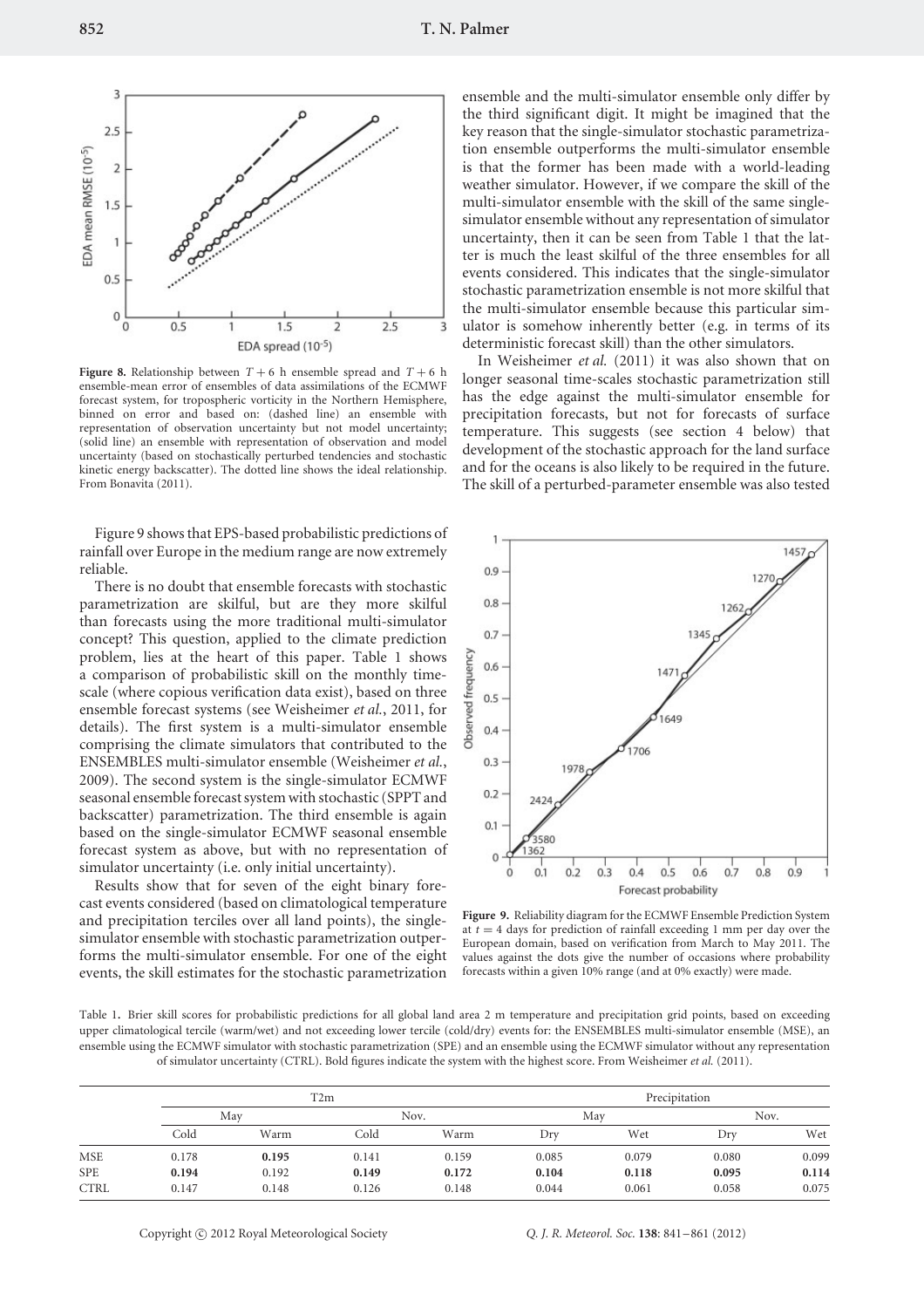by Weisheimer *et al.* (2011). The skill scores turned out to be poor, but one cannot rule out the possibility that this was because the simulator in which the parameters were perturbed was not state-of-the-art for monthly and seasonal prediction. Further tests are needed within, for example, the ECMWF system, to evaluate the perturbedparameter method. It is certainly not inconceivable that some combination of perturbed-parameter and stochastic parametrization techniques may prove optimal.

A key property of stochastic parametrization is its potential ability to influence the mean state of the simulator and hence reduce the mean bias of the simulator against observations. That is to say, the interaction of the imposed noise with the nonlinearity of the simulator can generate a 'rectified' time-mean response. In this way, it is possible that stochastic parametrization can help alleviate some of the systematic biases of climate simulators. Figure 10 shows an example of such alleviation (from Berner *et al.*, 2012, who also show a positive impact of stochastic backscatter on the mean state of simulations in the Tropics).

However, a problem revealed by Figure 10 is that the impact of stochastic parametrization on simulations of Northern Hemisphere circulation is very similar to the impact of either increasing simulator resolution (i.e. modifying the dynamical core), or modifying the conventional deterministic parametrization schemes. Dynamical reasons for this 'degeneracy' are discussed in Palmer and Weisheimer (2011). These explain why improving the fidelity of climate simulators has been so difficult over the years, and why it is very easy for a simulator code to contain many sets of 'compensating errors'. This is a key reason why data assimilation can provide such a powerful tool for enabling simulator development while minimizing such compensating-error problems (see Palmer and Weisheimer, 2011, for a discussion). This problem of degeneracy is discussed further in section 4 below.

#### **4. Stochastic parametrization at the process level**

Despite these rather positive results, stochastic parametrization is still at a rudimentary state of development: the stochastic parametrization concept described above has only been applied to the atmospheric component of coupled simulators. There is clearly a need to extend the concept to the oceans, the land surface, the cryosphere, the biosphere and so on. The techniques which can be used to develop stochastic parametrizations are manifold, and the logic inductive rather than deductive. A technique of particular relevance is the type of coarse-grain analysis developed in Frederiksen and Kepert (2006) and Shutts and Palmer (2007). Moreover, the sort of experimental programmes advocated by Jakob (2010) are just as important for the development of stochastic parametrization as for deterministic.



**Figure 10.** Mean systematic error of 500 hPa geopotential height fields for extended boreal winters (December–March) of the period 1990–2005. Errors are defined with regard to the observed mean field (contours), consisting of a combination of ERA-40 (1990–2001) and operational ECMWF analyses (2002–2005). Shown are the systematic error of experiments: (a) low-resolution T95 simulator, (b) T95 simulator with stochastic kinetic-energy backscatter, (c) high-resolution T511simulator and (d) T95 simulator with improved deterministic parameterizations. Contour interval 2 dm. From Berner *et al.* (2012). C American Meteorological Society. Used with permission.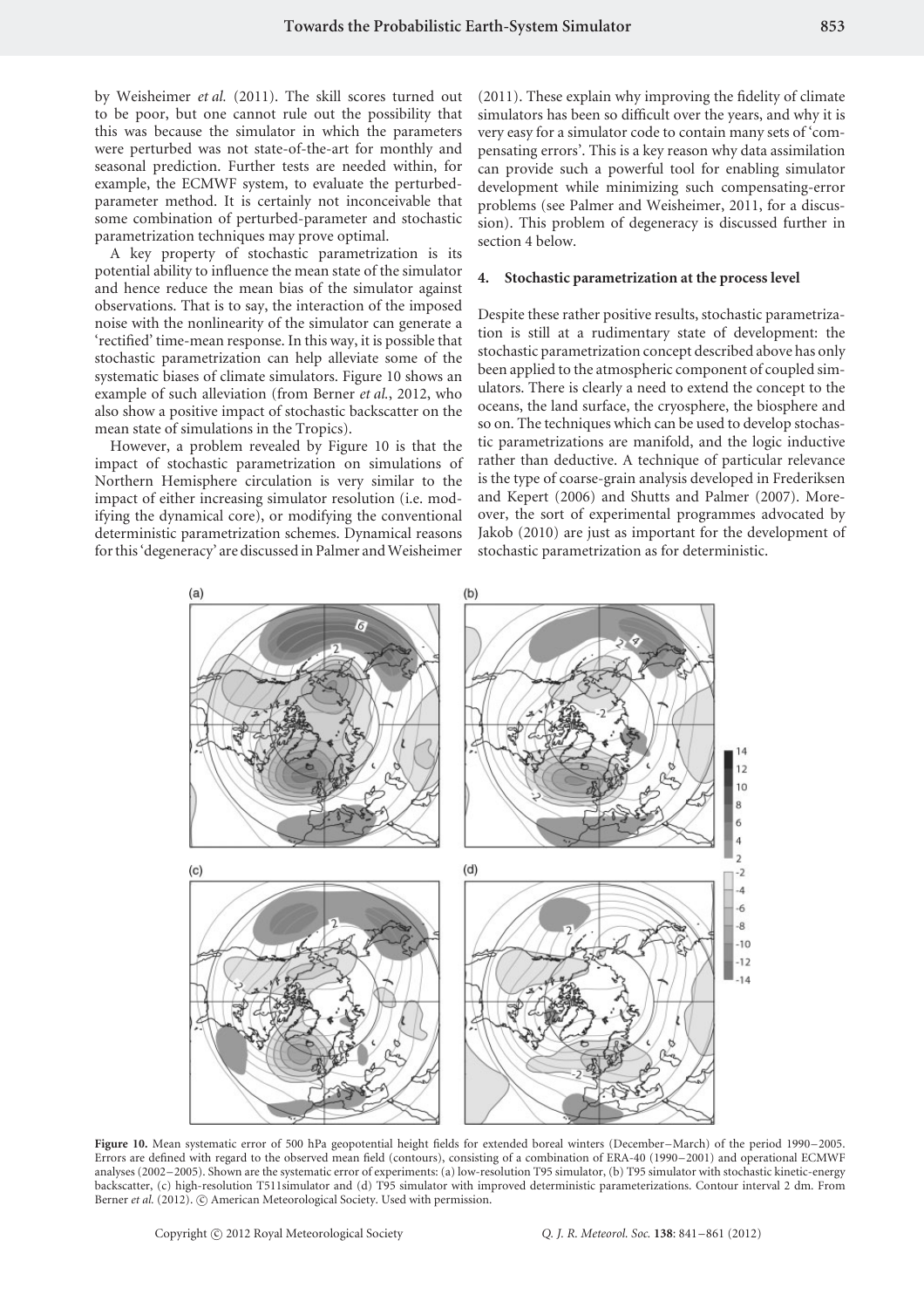However, even for the atmospheric component of climate simulators, there is a need for uncertainty to be incorporated in the development of parametrization at the process level, rather than as a 'bolt-on extra'. For example, in describing the multiplicative noise parametrization in section 3, reference was made to the *ad hoc* parameter *µ* which clipped the stochastic noise both in the boundary layer and in the stratosphere. The parameter was introduced for plausible reasons, but also because it improved forecast scores. However, one should not introduce parameters purely because of empirical pragmatism: they must additionally have some basis in science. For the stratosphere, the scientific basis is not hard to find. Much of the diabatic heating in the stratosphere is associated with infra-red radiation emitted by carbon dioxide molecules. However, unlike water, carbon dioxide is well mixed in the atmosphere and there is little subgrid variability. Hence there is no need to represent this process stochastically. It is also conceivable that, at least in sufficiently homogeneous terrain well away from orography, a typical boundary layer 'eddy' associated with surface form drag is also sufficiently small in scale that grid-scale stochasticity in grid-scale vertical mixing will be relatively small. This argues that, instead of having an *ad hoc*  $\mu$  parameter, aspects of stochastic parametrization should be developed at the process level.

The case for stochastic parametrization at the process level is fairly clear when discussing processes like convection (e.g. Lin and Neelin, 2003; Plant and Craig, 2008), and imaginative new stochastic schemes for parametrizing different convective cloud families are being developed using cellular automata (e.g. Bengtsson-Sedlar *et al.*, 2011) or stochastic lattice models (Khouider*et al.*, 2003: Frenkel*et al.*, 2011). However, even something as basic (and in principle well known) as radiation needs stochastic treatment; gridbox surface radiative fluxes can depend strongly on poorly resolved near-grid-scale circulations. For example, under a region of stratocumulus, surface fluxes will depend strongly on whether in-cloud shallow convection is of the closed cell or open cell type. It is unrealistic to expect these small-scale circulations to be deterministic functions of the large-scale variables; such effects therefore represent a source of uncertainty in forecasts of surface temperature that should be incorporated at the process level into the simulator equations.

However, there is a separate and quite fundamental argument for the need to develop stochastic parametrization as an inherent part of simulator development, and not as a 'bolt-on' extra. In section 3 it was shown that stochastic parametrization had an impact on a simulator's systematic error. Consider the implications of this for setting the parameters  $\alpha$  of the deterministic parametrizations  $P(X_k, \alpha)$ .

For example, the parameter often called 'convective entrainment' represents the strength of the process whereby environmental air is entrained laterally into convective plumes. It is well known that climate simulations can be especially sensitive to the value of this parameter (Stainforth *et al.*, 2005). However, if the notion of a subgrid ensemble of convective plumes is not well founded due to powerlaw structure and associated scale invariance, then neither is the existence of a well-defined value for the convective entrainment parameter. As such, and this is universally recognized by the scientists who develop climate simulators, the values of these parameters have to some extent to be 'tuned' based on the fit of simulator output to sets of observations of the large-scale structure of the atmosphere (either based on weather forecasts or climate integrations).

However, consider the implications of such tuning exercises if 'bolt-on' stochastic parametrizations change the mean state of the simulator. They imply that values of the parameters  $\alpha_{\text{det}}$  which have been optimally tuned for a deterministic simulator will not be optimal in a stochastic simulator. This implies that  $\alpha_{\text{det}}$  are not in fact optimal at all. (See also Tompkins and Berner, 2008.)

This situation is familiar in many other areas of physics. Consider the vertical motion of a table-tennis ball with mass  $m<sub>0</sub>$  inside water. As found by Green in the 19th century, the motion of the ball obeys Newton's law  $F = ma$ , where *F* is the Archimedean buoyancy force, but where  $m = m_0 + M/2$ and *M* is the mass of water occupying the same volume as the table-tennis ball. In other words, while in the absence of randomly fluctuating molecules of water the motion of the ball obeys  $F = ma$ , in the presence of these random fluctuations the motion of the table-tennis ball behaves as if it were half full of water. This 'renormalization' of mass has measurable effects: the initial acceleration of the ball back towards the surface is about seven times smaller than it would otherwise be. Quantum field theorists recognize in these arguments the difference between the 'bare' and 'effective' mass of a particle such as an electron in the presence of the fluctuating photonic field.

In the same way, we argue here (as indeed was argued by Frederiksen and Davies, 1997; Frederiksen, 1999) that parameter tuning for weather and climate simulators must be done in the presence of parametrized representations of the inherent stochasticity associated with the scale-invariant properties of the underlying equations. The notion of 'bolton' stochastic parametrization (for use when the simulator is run in probabilistic ensemble mode) using deterministically pre-tuned parameter values is not a scientifically sound procedure.

The focus of attention in this paper has largely been on the parametrization of physical processes. It has been argued that even when we know the underpinning equations with accuracy the resulting parametrizations should be considered stochastic. However, for parametrizing other processes (e.g. biological, chemical and perhaps aerosol), where the underpinning equations are not known with accuracy, the need for stochastic representations is no less important and necessary. At the very least, if different deterministic closures  $\{A_p, B_p, \ldots, C_p\}$  have been proposed for process *P*, and observations cannot rule out any one of these closures over another, a particular closures could be chosen randomly at a given grid box and time step, using the types of spatially and temporally correlated pattern generators discussed above.

It is important to emphasize that none of the above implies that we must not continue to develop, refine, improve and extend our subgrid parametrizations. This work remains as critical in the future as it has been in the past. However, it is argued here that this development, refinement, improvement and extension should be performed within an inherently probabilistic, and hence stochastic, parametrization framework. The author believes that research and development within this more general framework will allow innovative ideas to flourish and parametrization breakthroughs to occur.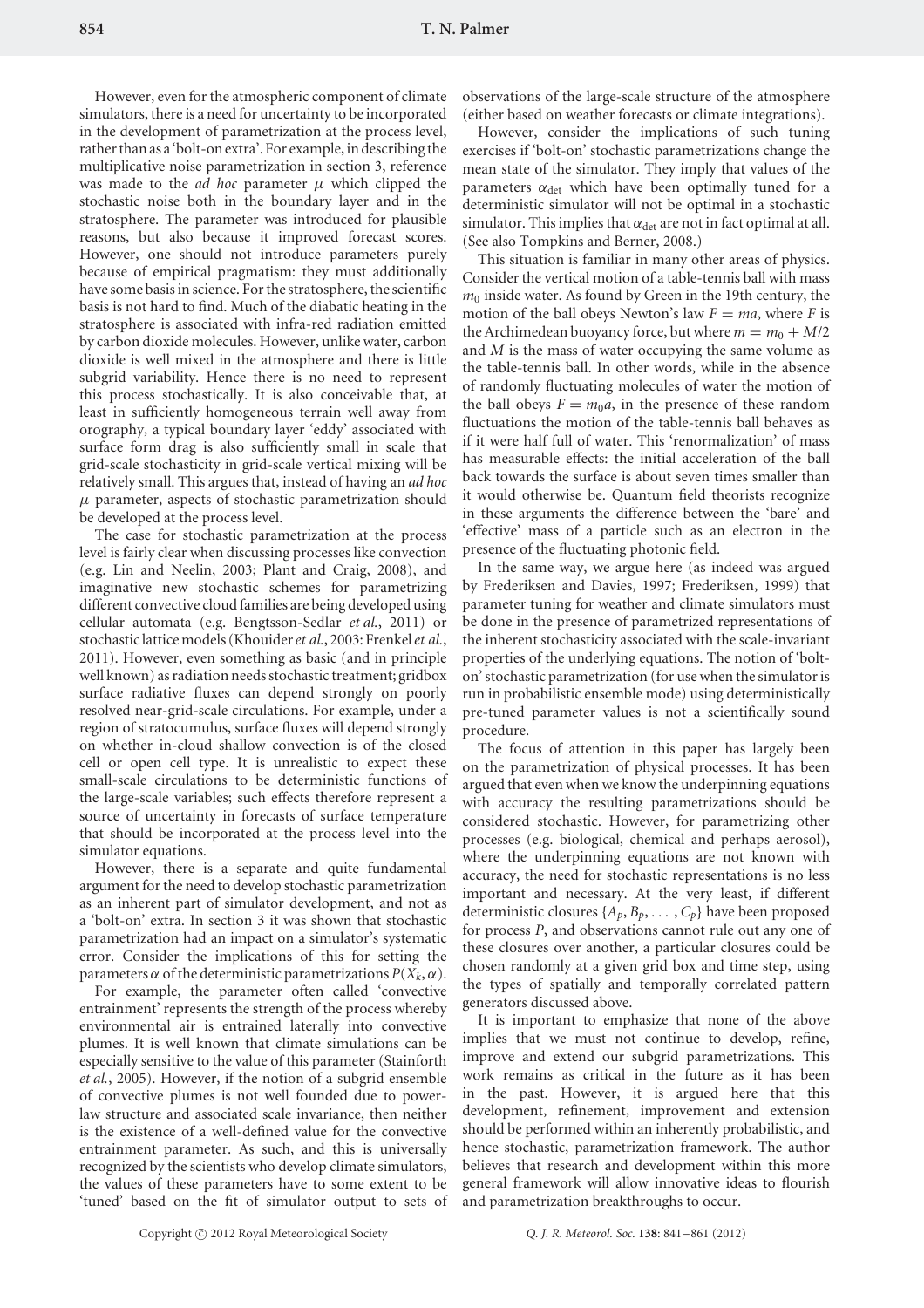### **5. Dynamical cores and stochastic processors**

It was noted above that stochastic parametrization inevitably involves the representation of the upscale propagation of subgrid uncertainty onto the resolved grid. This suggests that, just as it may be futile trying to develop precise deterministic parametrizations, so also it is futile to develop precise deterministic dynamical cores, especially for the evolution of scales near the truncation scale.

While this may be the case, if we have accounted statistically for upscale propagation of uncertainty in the parametrization, then the only disadvantage to retaining a precise deterministic dynamical core is the computational burden. However, how would one go about defining a probabilistic dynamical core which is both consistent with the equations of motion, and would provide a significant reduction in computational cost compared with current deterministic cores? After all, computing a stochastic field which comprises large numbers of pseudo random-number generators is certainly not computationally cheap.

However, there is an emerging technology that may present a way forward here and at the same time provide a new type of synergy between software development (of the high-resolution probabilistic Earth-system simulator) and the very hardware needed to integrate a simulator's equations. This technology (e.g. Palem, 2005) is motivated by the fact that a significant fraction of a conventional computer's energy consumption is associated with heat dissipation at the chip level. Hence, if the processors of a computer could be designed so that when the voltage across the individual transistors is reduced, the computer would operate with significantly reduced energy consumption but at marginally reduced (e.g. 99% instead of 100%) accuracy, this capability would certainly be worth exploiting.

Indeed the issue that bit-reproducible computation may become a thing of the past is beginning to be recognized in the supercomputing industry too. In a recent presentation on challenges in application scaling in an exascale environment, IBM's Chief Engineer noted (http://www.ecmwf.int/ newsevents/meetings/workshops/2010/high performance computing 14th/index.html) that increasingly there will be 'a tension between energy efficiency and error detection', and asked whether there needs to be a new software construct which identifies critical sections of code where the right answer must be produced – implying that outside these critical sections errors can (in some probabilistic sense) be tolerated.

One can perhaps imagine a future energy-efficient computer with clusters of processors each with different levels of accuracy, integrating a future-generation dynamical core. The more accurate the processor, the larger will be the scales of motion for which it computes tendencies. The 'right answers' will be produced only for the large-scale tendencies. Since, overall, computations are dominated by estimation of tendencies nearer the truncation scale, the synergistically designed probabilistic supercomputer need have relatively few of these slower energy-intensive processors. On top of this, the stochastic parametrizations themselves would be computed using the energy-efficient probabilistic chips.

There is a link here to the work of Lander and Hoskins (1997), who argued that sophisticated and computationally expensive parametrization schemes should only be applied to the more 'believable' scales in a simulator, i.e. scales far removed from the truncation scale. They propose that

simpler parametrization schemes could be used on the 'unbelievable' scales near the truncation scale. This idea has some resonance with the proposal discussed here whereby less-believable computations near the truncation scale could be executed on relatively fast energy-efficient probabilistic processors, leaving computations at the large 'believable' scales for traditional energy-intensive bit-reproducible processors.

What would prevent utterly erroneous computations from compromising the validity of the computation (e.g. due to big errors in the exponents of key real numbers representing the small scales)? It could be prevented partly by performing numerical checks against prior physical bounds, and partly by repeating computations several times, and taking the mode of some small ensemble of obtained values. This has to be a matter for future research, providing hardware developments look sufficiently promising.

As well as being more energy efficient, it is possible that such probabilistic architectures may offer a significant increase in computational speed-up for climate simulator codes. If this is so, probabilistic processing may allow a route to cloud-resolved climate simulation much faster than anyone had previously expected, again allowing one to realize the goals of the World Summit on Climate Modelling (Shukla *et al.*, 2010) in the foreseeable future.

The use of probabilistic Earth-system simulators running on machines built with stochastic processors, i.e. where the inherent quantum-mechanical noise associated with electrons flowing through transistors becomes a resource rather than a nuisance, provides a new synergy between software and hardware design in the field of weather and climate prediction, hitherto unimagined.

#### **6. Probabilistic forecasting and seamless weather prediction: opportunities and possible obstacles**

Following Bjerknes (1904), NWP has historically been considered an example of a deterministic initial-value problem. The notion of probabilistic forecasting using ensemble prediction methods has evolved more recently as a tool to mitigate the effects of chaotic weather variability. Operational ensemble weather prediction systems have been implemented since the mid 1980s (Murphy and Palmer, 1986), long before ensemble methods became commonplace in climate prediction (see the review by Lewis, 2005). Following considerable investment in ensemble prediction at a number of NWP centres since these early days, most NWP centres now develop both a high-resolution deterministic forecast system and a lower-resolution EPS, and strategic goals are targeted separately on improvements in both deterministic scores for the high-resolution system (e.g. RMS error or anomaly correlation coefficient) and probabilistic scores for the EPS (e.g. ranked probability skill score).

These goals are individually challenging and require the determined effort of scientists across a range of disciplines (numerics, parametrization, data assimilation, etc). This presents important questions about allocation of resources. How, for example, should an NWP centre partition its human resources to meet both the deterministic strategic goal on the one hand and the probabilistic target on the other? A common view is that if most human resources are put into meeting the deterministic goal, the resulting improvements to the deterministic forecast system will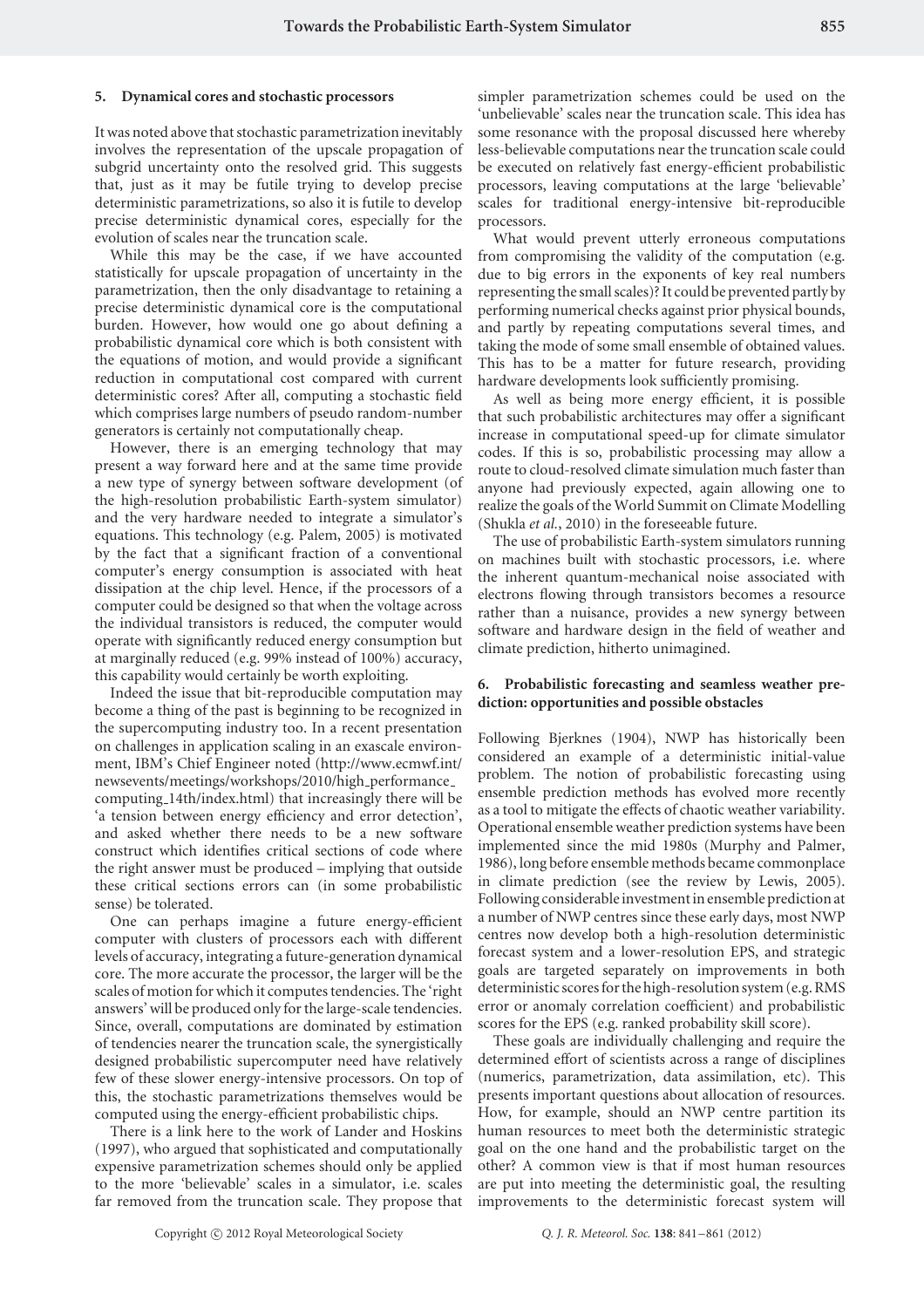500 hPa geopotential. Correlation coefficent of forecast anomaly. Northern Hemisphere Extratropics (latitude 20.0 to 90.0, longitude -180.0 to 180.0) Date: 20110301 00 UTC to 20110531 12 UTC



Figure 11. 500 hPa geopotential anomaly correlation coefficient over Northern Hemisphere Extratropics for March–May 2011. Light solid line: high-resolution (T1279) ECMWF deterministic forecast. Dashed line, unperturbed control forecast from the (T639) ECMWF ensemble prediction system; dotted line, deterministic forecast based on the ensemble average over the members of the ECMWF ensemble prediction system.

necessarily benefit the EPS and help ensure the probabilistic target is also met.

Unfortunately, this concept of 'trickle-down' does not apply to the development of stochastic parametrization. Weather simulators with stochastic parametrizations cannot produce forecasts with as low RMS error, or as high anomaly correlation coefficient, as equivalent simulators with deterministic parametrizations (see Figure 5(a) for an explicit illustration of this in the parametrized Lorenz '96 model). The reason why a probabilistic simulator will not outperform a comparable deterministic simulator in terms of deterministic scores is similar to the reason why the most skilful 'deterministic' forecasts are associated with the ensemble-mean forecast (see Figure 11). The reason why an ensemble-mean forecast has especially high deterministic skill is that the relatively unpredictable components of the flow are 'damped out' in an ensemble-mean field. However, a penalty is paid for such dynamical smoothing. An ensemble-mean forecast is unlikely to predict the occurrence of a severe weather event, if such an event is relatively unpredictable; the ensemble-mean forecast 'hedges' towards climatology and away from such events. Now, as discussed in sections 2 and 3, a deterministic bulkformula parametrization can be considered as providing an estimated mean tendency based on a putative ensemble of inherently unpredictable subgrid processes, and hence will produce a 'damped' simulation of the flow at sub-synoptic scales. In the same sense that an ensemble-mean forecast has low deterministic error, a simulator with deterministic bulk-formula parametrization will tend to produce forecasts with lower RMS error than an equivalent simulator with stochastic parametrization, particularly for near grid-scale circulations; recall (cf. Figure 3) that each realization of the stochastic parametrization is designed to represent a potential realization of the subgrid flow, rather than an ensemble average. However, as with the ensemble-mean forecast, there is a price to pay for this smoothing: a tendency for the simulator to hedge away from simulating extreme flows. This effect will obviously be strongest for small scales. However, as discussed in section 2.2, small-scale errors can

be expected to propagate, intermittently but rapidly, to larger-scale components of the flow.

Put bluntly, stochastic parametrization is anathema to the strategic goal of maximizing deterministic skill! As such, development of stochastic parametrization at the process level, the type of activity discussed in section 4, will not naturally emerge from research that is focused primarily at improving the high-resolution deterministic forecast system.

Should NWP centres therefore start planning for the day where they focus exclusively on developing probabilistic forecast systems, drop their higher-resolution deterministic predictions, and measure progress primarily in terms of improvements to probabilistic scores?

Some may argue against this, noting that the enhanced skill of higher-resolution deterministic forecast systems justifies their continued separate development. Unquestionably, this was true in the past: in the early days of operational EPS, the deterministic skill of the unperturbed EPS control forecast was substantially poorer than that of the higher-resolution deterministic forecast. However, these days, as shown in Figure 11, the skill of the higherresolution deterministic forecast is no longer substantially greater than that of the EPS. It should certainly not be concluded from this that there is no need for the development of high-resolution simulators. There is evidence that at T1279 resolution extreme weather events (such as hurricanes) can be simulated with greater realism than at T639 resolution. Rather, the point of Figure 11 is that the impact of high resolution is more subtle than it was in the past, and much less apparent in headline strategic scores such as the 500 hPa anomaly correlation coefficient. In section 2.2, the question was raised: how can we ensure that the advantages of integrating simulators at higher and higher resolution will not somehow be compromised by the intermittent upscale propagation of error? That is to say, how can we produce high-resolution forecast systems that are reliable (the overall theme of this paper)? The author believes that the answer to this question is that future high-resolution forecast systems must be explicitly probabilistic.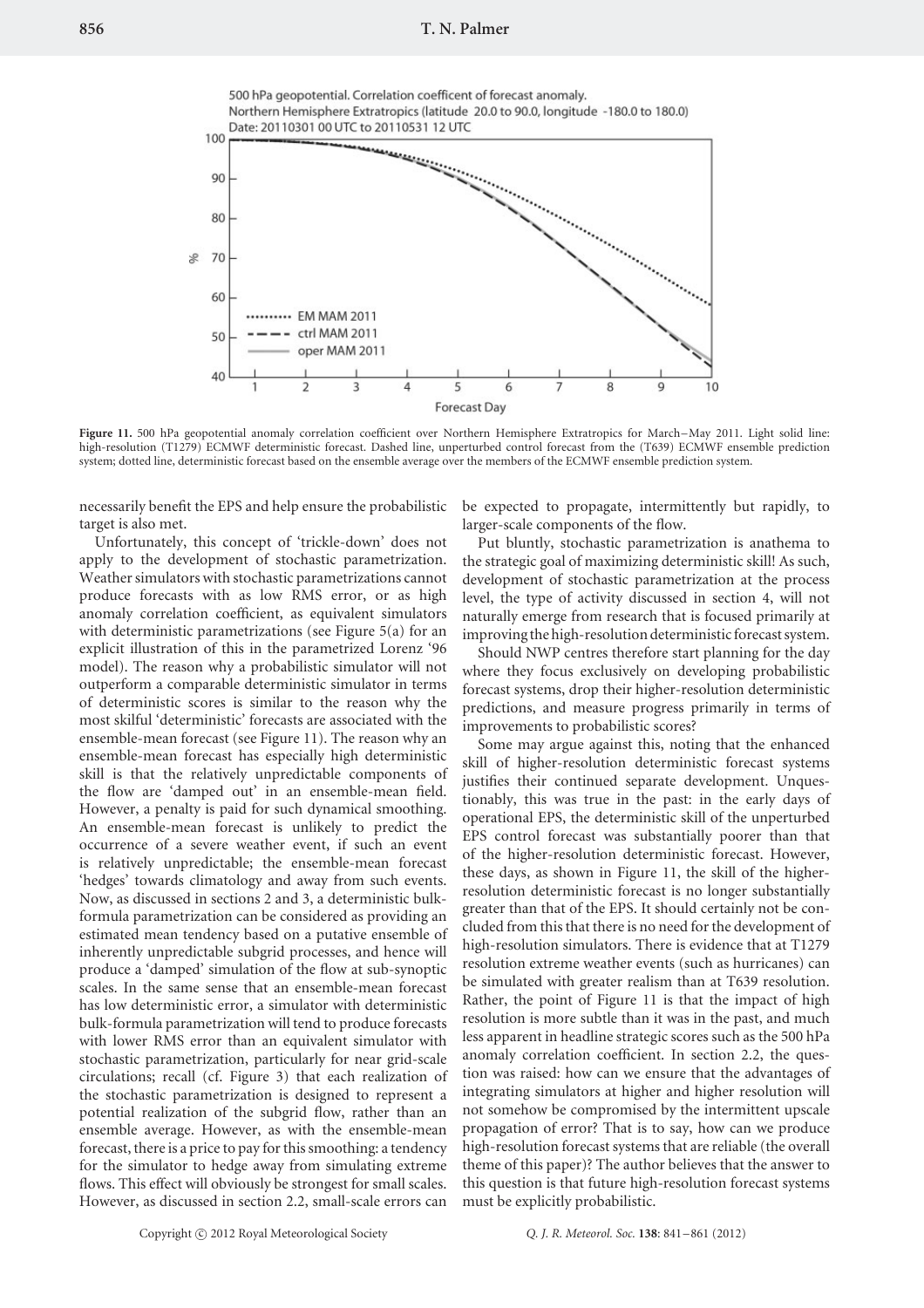Others, arguing against this conclusion, may claim that weather forecast offices will continue to require highresolution deterministic forecasts for the foreseeable future, since weather forecast customers demand precise deterministic forecasts, and find probabilistic forecasts difficult to understand and difficult to use. This argument becomes yet stronger when one realizes that the computational cost of a single high-resolution deterministic forecast is small compared with the cost of a full EPS.

Why is it that the public wants and expects detailed deterministic forecasts? Certainly, nobody wants an uncertain forecast if a perfect deterministic forecast is available. But the latter is not available and never will be. In the author's opinion, a key reason why the public expects deterministic forecasts is simply because that is what they have been given and hence led to expect, ever since the days of Fitzroy when the first weather forecasts were made available to the general public. However, in cases where uncertainty is routinely expressed to the public, e.g. in the US National Hurricane Center's 'cone of uncertainty' for hurricane track predictions (http://www.nhc.noaa.gov/aboutcone.shtml), the author's own informal research suggests that the public understands and indeed respects these uncertain predictions, and consequently no longer demands deterministic predictions.

Independently of whether the public are ready to accept the notion of an explicitly uncertain forecast, perhaps there is an argument that by focusing on probabilistic forecasting methods, the traditional skills of the weather forecaster will somehow be undermined. However, the author believes that the skills of human forecasters will be needed as never before when forecasts are primarily probabilistic in nature. In particular, there will be a need for a greater dialogue between forecasters and customers to help guide individual customers formulate weather-sensitive decision strategies appropriate to their circumstances. A simple (and rather idealized) example is based on the cost/loss model (Murphy, 1969). If a customer incurs a loss *L* if a particular weather event *E* (e.g. based on temperature, precipitation, wind, or some combination thereof) occurs, but can take protective action at cost *C*, then it makes rational sense to take this protective action on those occasions when the forecast probability of *E* exceeds*C/L*. In these circumstances, the job of the forecaster will be to 'tease out', at least approximately, the customer's *C/L* and therefore enable that customer to decide on the optimal threshold probability above which preventative action should be taken. Using this cost/loss model, Figure 12 shows the 'potential economic value' of the EPS, compared with that the high-resolution deterministic forecast – the latter can be considered as a probabilistic forecast producing only probabilities of one or zero – based on precipitation events at forecast day 4. A 'potential economic value' of unity would correspond to a hypothetical perfect deterministic forecast, and a 'potential economic value' of zero would correspond to the value obtained by knowing only the climatological probability of *E*. The value of the EPS is substantially higher than that of the high-resolution deterministic forecast – indeed, for a range of users, the high-resolution deterministic forecast, by itself, has no value at all over and above a decision based only on the climatological probability of *E*. Once again, it should be stressed that this does not at all imply that there is no merit in high resolution. Rather, Figure 12 suggests that the value of high resolution is masked when assessed



Figure 12. Potential economic value (Murphy, 1969) as a function of user cost/loss ratio, based on prediction of rainfall exceeding 1 mm per day over the European domain for March–May 2011 ( $1 =$  value of a perfect deterministic forecast, 0 = value associated with a climatological probability forecast). Solid line for ECMWF Ensemble Prediction System; dotted line associated with ECMWF high-resolution deterministic forecast.

in deterministic mode. There is no reason to doubt that a T1279 EPS would have higher 'potential economic value' than the current T639 EPS, especially for severe events *E*.

In practice, decision strategies will be much more complex than suggested by a simple cost/loss models, for example requiring knowledge of the customer's 'utility function' which maps, usually nonlinearly, multiple correlated weather variables to some quantity relevant to the customer (number of ice creams sold, megawatts of electricity produced). It will be the job of tomorrow's weather forecaster to help the weather-sensitive customer to formulate his or her decision strategy in these realistic circumstances. It is interesting to note that, in this respect, great advances have been made recently in applying ensemble-based probability forecasts to provide flood risk assessments for farmers and community leaders in developing countries in the Tropics, and these have been shown to have genuine value in saving lives and property (Webster *et al.*, 2010).

In their interface with the general public, media forecasters need not only to be open about the inherent uncertainty in forecasts, but they should routinely relay to the public the fact that techniques exist to quantify this uncertainty. This does not necessarily mean displaying isopleths of probability on TV. However, during media forecasts, forecasters could refer to web sites, even better to interactive displays ('press your red button'), where 'fan charts' for temperature and rainfall, similar to those used by the Bank of England in forecasting inflation rate and gross domestic product (http://www.bankofengland. co.uk/publications/inflationreport/irfanch.htm), can be displayed for key cities.

In conclusion then, it is proposed that, in the coming decade, NWP centres should start to focus exclusively on developing probabilistic forecast systems, dropping their separate higher-resolution deterministic forecast systems,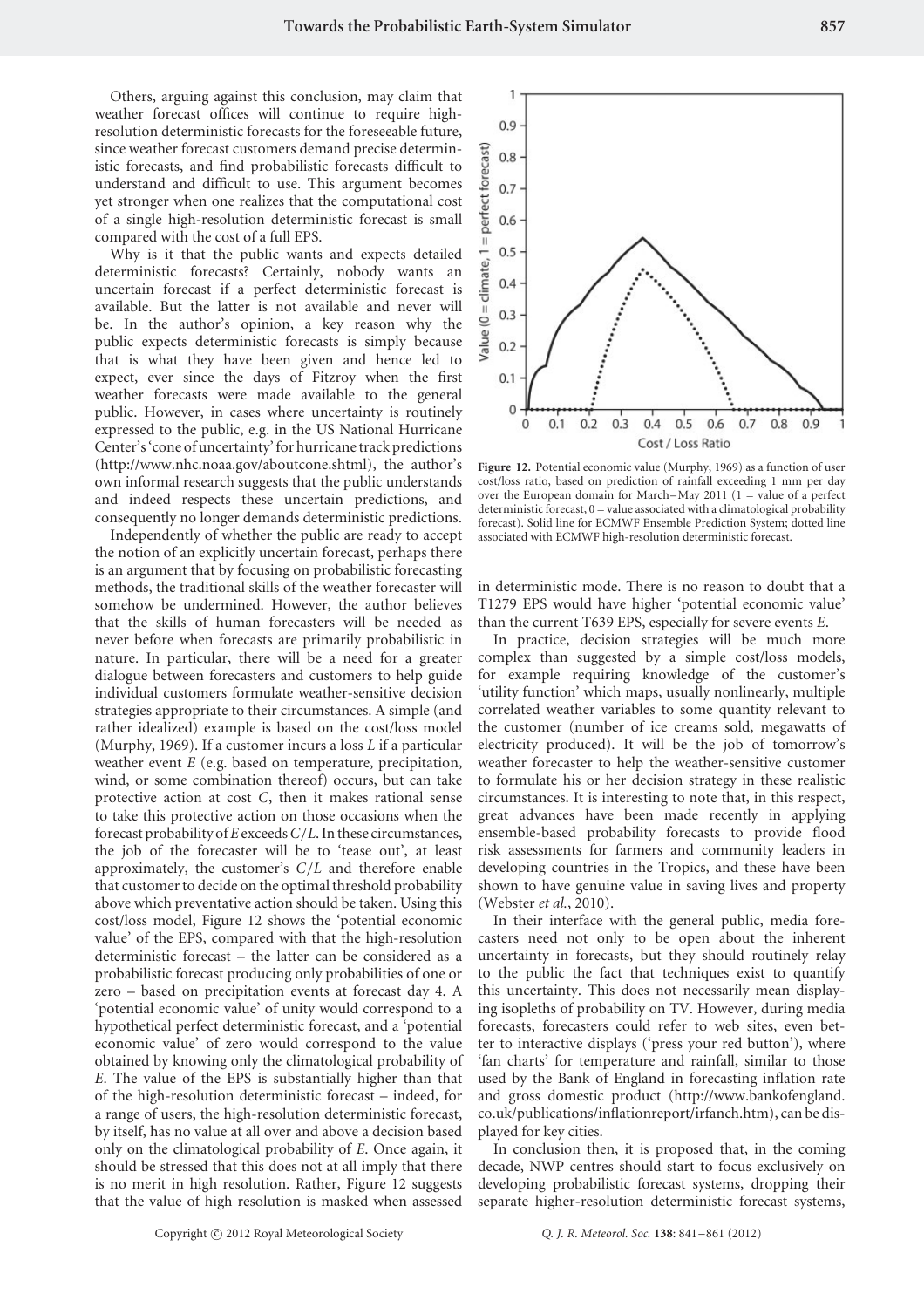and, importantly, measuring progress, and formulating strategic goals, principally in terms of improvements to probabilistic scores. Such a strategy would certainly be consistent with the aims of forecast offices to provide reliable predictions of severe weather: no forecast can be considered reliable without an accurate assessment of forecast uncertainty, and severe weather events are often the most unpredictable and hence uncertain. The benefits of this, in addition to that of improving the reliability of weather forecasting *per se*, would be that improvements made to simulators on the weather time-scale would likely also improve the reliability of simulators for longer-term climate prediction.

## **7. Towards a seamless probabilistic Earth-system simulator for weather and climate prediction**

As discussed in the Introduction, output from comprehensive climate simulators informs mitigation policies, climate adaptation strategies, efforts to understand the impacts of climate geoengineering, and generally reduces society's vulnerability to current and future climate. One is hard pressed to think of examples where computer code has such societal relevance! And yet, as discussed above, there are substantial challenges (theoretical, computational and human) that need to be overcome if we are to progress significantly to the goal of providing society with reliable estimates of future climate – regional and global.

In discussing possible ways to meet these challenges, consider by analogy the state of the European civil aircraft industry in Europe in the mid 20th century. At this time, all the major European countries produced their own civil aircraft. However, it was realized that aircraft were becoming too complex and too expensive for individual countries to develop and manufacture independently. Within this milieu, the Airbus consortium (http://www.airbus.com/) was formed. At the time, there must have been much agonizing at the national level as to whether national aerospace industries were doing the right thing getting together in this way. In retrospect, there can be little doubt but that it was. And so, within the Airbus consortium, these same national aerospace industries now focus on specific aspects of the design and production of aircraft in their fight for market share with their great US rival, Boeing.

Hence, by analogy, we can imagine a multi-national Earth-system simulator supported by teams of scientists from national climate and academic institutes. Different teams would focus on different aspects of the simulators: dynamical cores, oceans, clouds, aerosols. etc., and on the design of experiments which integrate these aspects together. All should contribute to the analysis and diagnosis of results. To support this, computational resources would be available, not only for operational integrations, but also for plentiful research experimentation. Results from the small number of simulators worldwide might continue to be combined in a multi-simulator ensemble, but since each is now based on stochastic-dynamic closure, the resulting ensemble would be much less prone to the type of systemic failure that current generation multi-simulator ensembles are capable of. National weather services would still play a crucial role in development work, in conducting scientific experiments, and in communicating the results from the science to their governments and society alike.

Is this a possible framework for the development of future Earth-system simulators? To some extent it already is. For example, within Europe, many climate institutes use the same (NEMO; http://www.nemo-ocean.eu/) ocean simulators. Indeed, development of the EC-Earth simulator (Hazeleger *et al.*, 2010) provides a specific example of how international cooperation can be successful, having been developed from the ECMWF seasonal forecast simulator, ECMWF itself being an outstandingly successful example of international cooperation in the context of NWP.

Given the merits of poolings resources, why would we not want to go further down this route of rationalization? The key argument for not adopting the 'Airbus' model is that we need extensive simulator diversity in order to estimate prediction uncertainty. However, the stochastic science discussed in the previous sections (and this is why the discussion has been so extensive) suggests that an alternative approach to representing simulator uncertainty is beginning to emerge, and, on time-scales where verification data exists, this alternative approach can outperform that provided by conventional multi-simulator ensembles. That is, the argument for maintaining the status quo of extensive simulator diversity is being undermined by scientific developments.

It should be stressed that it is not being suggested here that stochastic parametrization implies that all we need is one 'World Weather and Climate Simulator'. Airbus has undoubtedly been successful, not only because it can draw from the pooled resources of European aerospace industries but also because it has a competitor from another geopolitical grouping. Similarly, one would imagine that if there was some rationalization of climate simulator development effort, which embraced the notion of stochastic parametrization as the primary means to estimate simulator uncertainty, then we would still have enough (quasi-)independent Earth-system simulators to foster competition and creativity. What is a desirable number of comprehensive Earth-system simulators? This obviously depends on an assessment of the minimum human and computational resources needed to develop and maintain an Earth-system simulator. However, the author would broadly concur with the findings of the World Summit on Climate Modelling (Shukla *et al.*, 2010), that development of 'a small number' based around major geopolitical groupings might be ideal.

In the course of this paper, evidence has been given as to how the development of explicitly probabilistic weather and climate simulators will lead to more reliable estimates of uncertainty. At the beginning of the paper, it was also suggested that these methods might be able to actually reduce uncertainty. In considering this possibility, let us focus here on what must surely be the most important, as well as the most uncertain, of all the feedbacks in the climate change problem: that associated with cloud. As is well known (Solomon *et al.*, 2007), even the sign of the cloud feedback is uncertain.

One of the problems in thinking about the notion of 'cloud feedback' is that a world without cloud, and hence without cloud feedback, would be utterly alien to us: clouds are absolutely intrinsic to the circulation patterns we observe around us. Not only are clouds determined by the temperature and humidity structure associated with these circulation patterns, but also clouds in turn are key to determining these circulation patterns, both locally and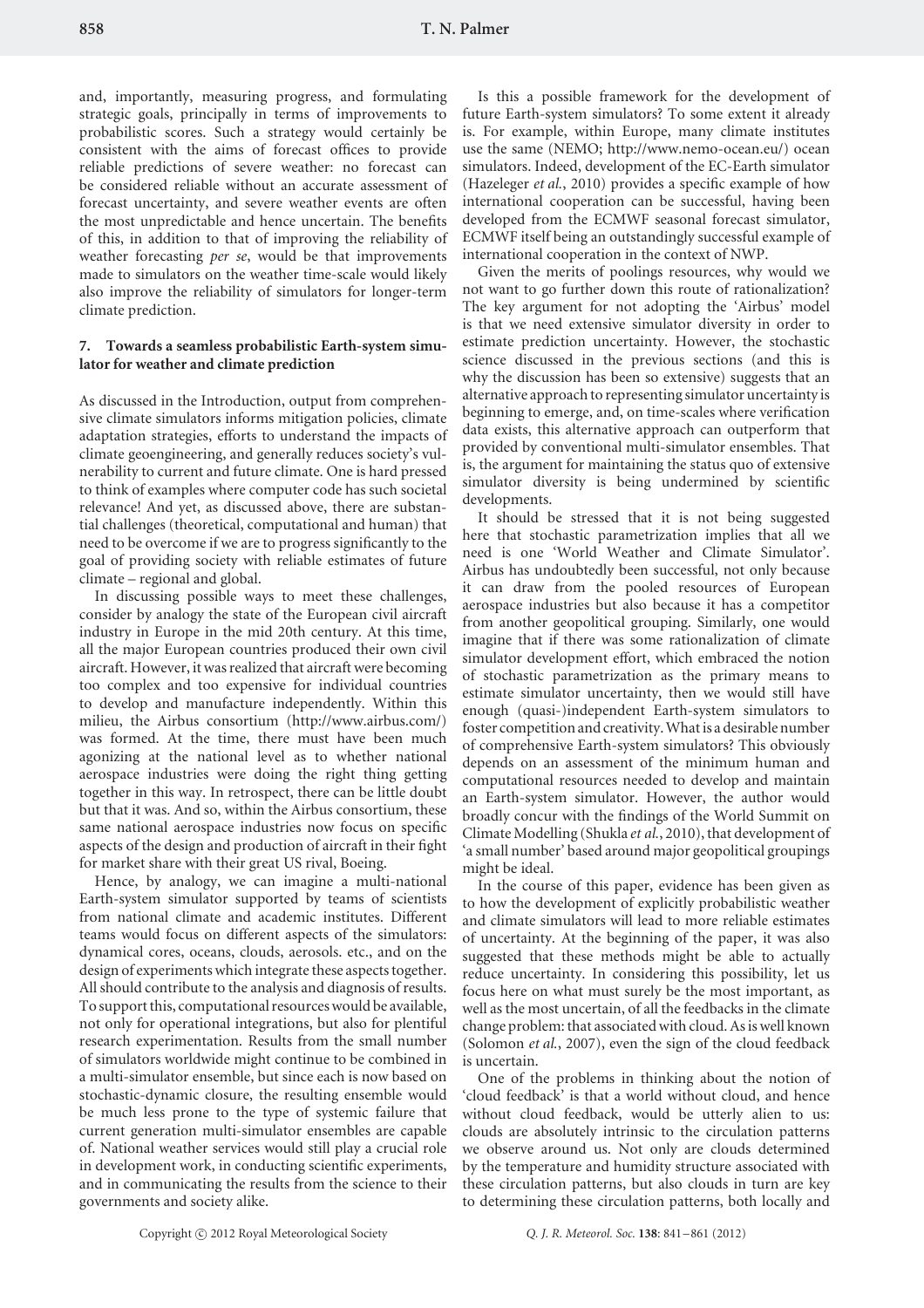remotely. For example, anomalous latent heat release in convective cloud systems over the Caribbean may be key to setting up a blocking anticyclone over Europe, while the stratus decks that form locally in the vicinity of the blocking anticyclone are key to determining the surface temperature under the block.

This means that we cannot treat the problem of cloud feedback solely as a problem in atmospheric thermodynamics; the problem is as much dynamic as thermodynamic. For the sake of argument, let us consider climate as a dynamical system with distinct nonlinear regime structures (Palmer, 1998; Straus *et al.*, 2007) in both the Tropics and Extratropics. These regimes will in turn have distinct cloud properties (Williams and Webb, 2009): a blocking anticyclone may be dominated by relatively thin stratus clouds in winter and cirrus clouds in summer, while a cyclonic weather regime will contain significant amounts of thick nimbostratus cloud at all times of year. From this dynamical perspective, a key element of understanding the cloud feedback problem lies in estimating reliably how anthropogenic forcing will change the frequencies of occurrence of the regimes. (Changes to the structure of the regimes may also be important but, depending on the stability of the regimes, this may be a secondary aspect of the problem.) That is to say, changes in these frequencies of occurrence will be one of the key factors in determining whether upper- or lower-level clouds increase or decrease as a result of anthropogenic climate change. Small wonder, then, that current climate simulators have such difficulty in simulating the sign of cloud feedback with any consistency. As discussed above, these same simulators have difficulty simulating the statistics of observed weather regimes.

Hence, to really make progress in reducing the uncertainty in cloud feedbacks it will be essential that the statistics of weather regimes are simulated correctly: their threedimensional structure, their embedded cloud properties and their frequency of occurrence (see also Stephens, 2005). This is a profoundly challenging dynamical problem, and results suggest that the current generation of climate simulators is not fully up to the challenge.

The same arguments could be applied to another of the important uncertainties in climate prediction: the impact of aerosols. Here the key uncertainties relate to the indirect effect of aerosols, i.e. through their modification of cloud. Again, this indirect effect will be regime dependent, implying that we will never be able to assess aerosol impact reliably in the atmosphere without an accurate simulation of structure and frequency of occurrence of weather regimes.

With this in mind, we can suggest why the proposal for inherently probabilistic Earth-system simulators will reduce uncertainty in predictions of climate:

(a) As discussed above, representing simulator uncertainty by stochastic parametrization undermines the inherent need for a large diversity of simulators, meaning that it will be possible to pool human and computational resources. Economies of scale will enable climate scientists to have dedicated access to top-of-the-range supercomputers, enabling key physical processes to be simulated, including *in situ* Rossby wave breaking, key for maintaining weather regimes against dissipation (Woollings *et al.*, 2008), and remote tropical convective systems which help 'force' these regimes.

- (b) Being more consistent with the underlying equations of motion, it could be argued that if there are to be breakthoughs in parametrization, e.g. of the effects of unresolved cloud systems, they are more likely to occur within a more general probabilistic framework, than within the traditional deterministic framework.
- (c) Development of seamless probabilistic weather and climate simulators will enable sophisticated diagnostic tools from data assimilation to be used to reduce climate prediction uncertainty (Rodwell and Palmer, 2007), e.g. based on studies of biases in analysis increments, composited on specific weather regimes. The use of data assimilation in assessing stochastic parametrization was illustrated in Figure 8.
- (d) There is evidence that stochastic parametrizations can improve directly estimates of the frequency of occurrence of weather regimes (Jung *et al.*, 2005). The reason relates to the rectification of the flow by stochastic noise. As a simple analogy, imagine a ball bearing moving in a potential with multiple minima; an overly damped system will lead to the ball bearing spending too much time in the dominant well and this will be reflected in a bias in the time-averaged position of the ball.

### **8. Conclusions**

Compared with the economists, weather and climate scientists do indeed know their equations, at least as they relate to the physics of weather and climate. However, these equations cannot be solved by pencil and paper. Algorithmic representations of the equations of motion necessarily involve errors, and with conventional numerical algorithms based on deterministic closures these errors appear to lead to substantial biases and considerable uncertainty in simulating climate. Some discussion has been given to the possibility that convergence to the 'true' underlying equations with increasing resolution may be exceptionally slow, due to the '−5/3' power law for atmospheric energy. Some technical discussion has been given to an alternative strategy for closing the equations, where the inherent uncertainty in any algorithmic representation of the underlying equations is recognized explicitly. It is suggested that breakthroughs in the parametrization problem, if they are to occur, will be more likely within a stochastic framework than in the traditional deterministic framework.

On time-scales where verification data exist, these stochastic methods are beginning to outperform conventional multi-simulator ensembles. However, there is much work to be done before all relevant Earth-system parametrizations can be said to have been developed in this probabilistic way. Indeed, it has been concluded that focusing excessively on the traditional challenge in NWP, of reducing deterministic measures of forecast error, may increasingly become an obstacle to the seamless development of reliable probabilistic weather and climate simulators. It was argued that it may indeed be time to consider focusing operational weather forecast development entirely on high-resolution ensemble prediction systems.

A key aspect of this paper has been discussion on some of the implications of a move towards probabilistic Earth-system simulation – implications that transcend the technical aspects of stochastic parametrization. In particular, by undermining the argument for a large pool of quasiindependent simulators, the stochastic parametrization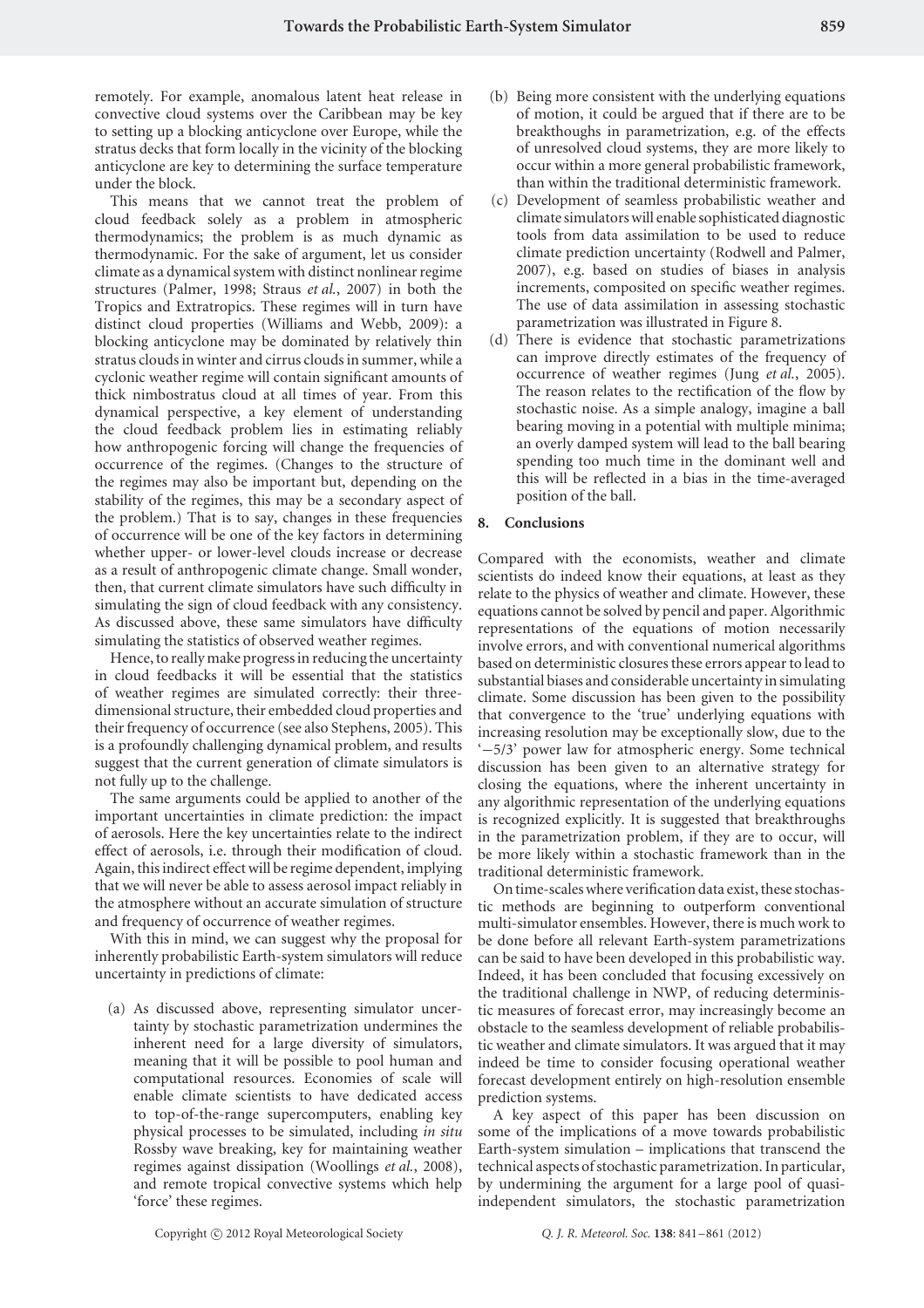programme provides new support for one of the key conclusions of the World Summit on Climate Modelling (Shukla *et al.*, 2010): for a pooling of human and computational resources amongst climate institutes and for a substantial rationalization of development work towards a very small number of independent Earth-system simulators.

Given the importance and urgency of predicting Earth's climate as accurately as science and technology allow, it is time to give serious thought to such change.

#### **Acknowledgement**

My thanks to a number of colleagues who helped produce the results shown in this paper, and with whom I had valuable discussions and received helpful comments. These include: James Annan, Hannah Arnold, Peter Bauer, Judith Berner, Roberto Buizza, Tony Busalacchi, Erland Källén, Chris Farmer, Anna Ghelli, Brian Hoskins, Hugh McNamara, David Richardson, Gregory Seregin, David Straus, Andrew Majda, J. Shukla, Julia Slingo, Rowan Sutton, Adrian Tompkins, Jean-Noël Thépaut, Alan Thorpe and Antje Weisheimer. I am also grateful to two anonymous reviewers for their comments. My thanks also to Rob Hine for helping produce the illustrations.

#### **References**

- Arnold H, Moroz I, Palmer TN. 2012. Stochastic parametrisations and model uncertainty in the Lorenz '96 system. *Phil. Trans. R. Soc.* (submitted).
- Arrhenius S. 1896. On the influence of carbonic acid in the air on the temperature of the ground. *The London, Edinburgh and Dublin Philosophical Magazine and Journal of Science Series* **41**: (reprinted in *The Warming Papers*, 2011, Archer D, Pierrehumbert R (eds). Wiley-Blackwell: Chichester).
- Bengtsson-Sedlar L, Körnich H, Källén E, Svensson G. 2011. Large-scale dynamical response to sub-grid scale organization provided by cellular automata. *J. Atmos. Sci.* **68**: 3132–3144.
- Berner J, Shutts GJ, Leutbecher M, Palmer TN. 2009. A spectral stochastic kinetic energy backscatter scheme and its impact on flow dependent predictability in the ECMWF ensemble prediction system. *J. Atmos. Sci.* **66**: 603–626.
- Berner J, Jung T, Palmer TN. 2012. Systematic error model error: the impact of increased horizontal resolution versus improved stochastic and deterministic parameterizations. *J. Climate* (in press).
- Bjerknes V. 1904. Das Problem der Wettervorhersage betrachter von Standpunkte der Mechanik und der Physik. *Meteorol. Z.* **21**: 1–7.
- Bonavita M. 2011. Ensemble of data assimilations and estimation of uncertainty. In *ECMWF 2011 Seminar Proceedings*.
- Buizza R, Palmer TN. 1995. The singular vector structure of the atmospheric global circulation. *J. Atmos. Sci.* **52**: 1434–1456.
- Buizza R, Miller M, Palmer TN. 1999. Stochastic representation of model uncertainties in the ECMWF ensemble prediction system. *Q. J. R. Meteorol. Soc.* **125**: 2887–2908.
- Doblas-Reyes FJ, Balmaseda MA, Weisheimer A, Palmer TN. 2011. Decadal climate prediction with the ECMWF coupled forecast system: impact of ocean observations. *J. Geophys. Res.* **116**: D19111, DOI: 10.1029/2010JD015394.
- Frederiksen JS. 1999. Subgrid-scale parameterizations of eddytopographic force, eddy viscosity, and stochastic backscatter for flow over topography. *J. Atmos. Sci.* **56**: 1481–1494.
- Frederiksen JS, Kepert SM. 2006. Dynamical subgrid-scale parameterizations from direct numerical simulations. *J. Atmos. Sci.* **63**: 3006–3019.
- Frederiksen JS, Davies AG. 1997. Eddy viscosity and stochastic backscatter parameterizations on the sphere for atmospheric circulation models. *J. Atmos. Sci.* **54**: 2475–2492.
- Frenkel Y, Majda AJ, Khouider B. 2012. Using the stochastic multicloud model to improve tropical convective parametrization: a paradigm example. *J. Atmos. Sci.* **69**: 1080–1105.
- Goldstein M, Rougier JC. 2004. Probabilistic formulations for transferring inferences from mathematical models to physical systems. *SIAM J. Sci. Comput.* **26**: 467–487.
- Hansen J, Russell G, Rind D, Stone P, Lacis A, Lebedeff S, Ruedy R, Travis L. 1983. Efficient three-dimensional global models for climate studies. *Mon. Wea. Rev.* **111**: 609–662.
- Hasselmann K. 1976. Stochastic climate models, Part I: Theory. *Tellus* **28**: 473–485.
- Hazeleger W, Severijns C, Semmler T, Stefǎnescu S, Yang S, Wang X, Wyser K, Dutra E, Baldasano JM, Bintanja R, Bougeault P, Caballero R, Ekman AML, Christensen JH, van den Hurk B, Jimenez P, Jones C, Kållberg P, Koenigk T, McGrath R, Miranda P, Van Noije T, Palmer T, Parodi JA, Schmith T, Selten F, Storelvmo T, Sterl A, Tapamo H, Vancoppenolle M, Viterbo P, Willén U. 2010. EC-Earth: a seamless Earth-system prediction approach in action. *Bull. Am. Meteorol. Soc.* **91**: 1357–1363.
- Isaksen L, Bonavita M, Buizza R, Fisher M, Haseler J, Leutbecher M, Raynaud L. 2010. 'Ensemble of data assimilations at ECMWF'. ECMWF Technical Memorandum 636, Reading, UK.
- Jakob C. 2010. Accelerating progress in global atmospheric model development through improved parametrizations. *Bull. Am. Meteorol. Soc.* **91**: 869–875.
- Jung T, Palmer TN, Shutts GJ. 2005. Influence of stochastic parametrization on the frequency of occurrence of North Pacific weather regimes in the ECMWF model. *Geophys. Res. Lett.* **32**: L23811, DOI: 10.1029/2005GL024248.
- Jung T, Miller MJ, Palmer TN, Towers P, Wedi N, Achuthavarier D, Adams JM, Altshuler EL, Cash BA, Kinter JL III, Marx L, Stan C, Hodges KI. 2012. High-resolution global climate simulations with the ECMWF model in Project Athena: experimental design, model climate and seasonal forecast skill. *J. Climate* (in press).
- Khouider B, Majda AJ, Katsoulakis MA. 2003. Coarse-grained stochastic models for tropical convection and climate. *Proc. Natl Acad. Sci. USA* **100**: 11941–11946.
- Kinter JL III, Cash B, Achuthavarier D, Adams J, Altshuler E, Dirmeyer P, Doty B, Huang B, Marx L, Manganello J, Stan C, Wakefield T, Jin E, Palmer T, Hamrud M, Jung T, Miller M, Towers P, Wedi N, Satoh M, Tomita H, Kodama C, Nasuno T, Oouchi K, Taniguchi H, Andrews P, Baer T, Ezell M, Halloy C, John D, Loftis B, Mohr R, Wong K. 2012. Revolutionizing climate modeling – Project Athena: a multiinstitutional international collaboration. *Bull. Am. Meteorol. Soc.* (in press).
- Lander J, Hoskins BJ. 1997. Believable scales and parametrizations in a spectral transform model. *Mon. Weather Rev.* **125**: 292–303.
- Lewis JM. 2005. Roots of ensemble forecasting. *Mon. Weather Rev.* **133**: 1865–1885.
- Lilly DK. 1973. Lectures in sub-synoptic scales of motions and twodimensional turbulence. In *Dynamic Meteorology*, Morel P (ed.). Reidel: Boston, MA; pp. 353–418.
- Lin JW-B, Neelin JD. 2003. Toward stochastic deep convective parameterization in general circulation models. *Geophys. Res. Lett.* **30**: 1162, DOI: 10:1029/2002GL016203.
- Lindborg E. 2007. Horizontal wavenumber spectra of vertical vorticity and horizontal divergence in the upper troposphere and lower stratosphere. *J. Atmos. Sci.* **64**: 1017–1025.
- Lorenz EN. 1969. The predictability of a flow which possesses many scales of motion. *Tellus* **21**: 289–307.
- Lorenz EN. 1975. Climatic predictability. In *The Physical Basis of Climate and Climate Modelling*. *WMO GARP Publication* Series No 16, World Meteorological Organisation: Geneva.
- Lorenz EN. 1996. Predictability: a problem partly solved. In *Proceedings: Seminar on Predictability*. ECMWF. Reprinted in Palmer TN, Hagedorn R. 2006. *Predictability of Weather and Climate*. Cambridge University Press: Cambridge, UK; 40–48.
- Majda AJ, Bertozzi AL. 2001. *Vorticity and Incompressible Flow*. Cambridge Texts in Applied Mathematics, Cambridge University Press: Cambridge, UK.
- Manabe S, Wetherald RT. 1975. The effects of doubling the  $CO<sub>2</sub>$ concentration on the climate of a general circulation model. *J. Atmos. Sci.* **32**: 3–15.
- Masson D, Knutti R. 2011. Climate model genealogy. *Geophys. Res. Lett.* **38**: L08703, DOI: 10.1029/2011GL046864.
- Matsueda M, Palmer TN. 2011. Accuracy of climate change predictions using high resolution simulations as surrogates of truth. *Geophys. Res. Lett.* **38**: L05803, DOI:10.1029/2010GL046618.
- Meehl GA, Covey C, Delworth T, Latif M, McAvaney B, Mitchell JFB, Stouffer RJ, Taylor KE. 2007. The WCRP CMIP3 multimodel dataset. *Bull. Am. Meteorol. Soc.* **42**: 950–960.
- Murphy AH. 1969. Measures of the utility of probabilistic predictions in cost-loss ratio decision situations in which knowledge of the cost-loss ratios is incomplete. *J. Appl. Meteorol.* **8**: 863–873.
- Murphy JM, Palmer TN. 1986. Experimental monthly forecasts for the United Kingdom. Part II: A real-time long-range forecast by an ensemble of numerical integrations. *Meteorol. Mag.* **115**: 337–344.